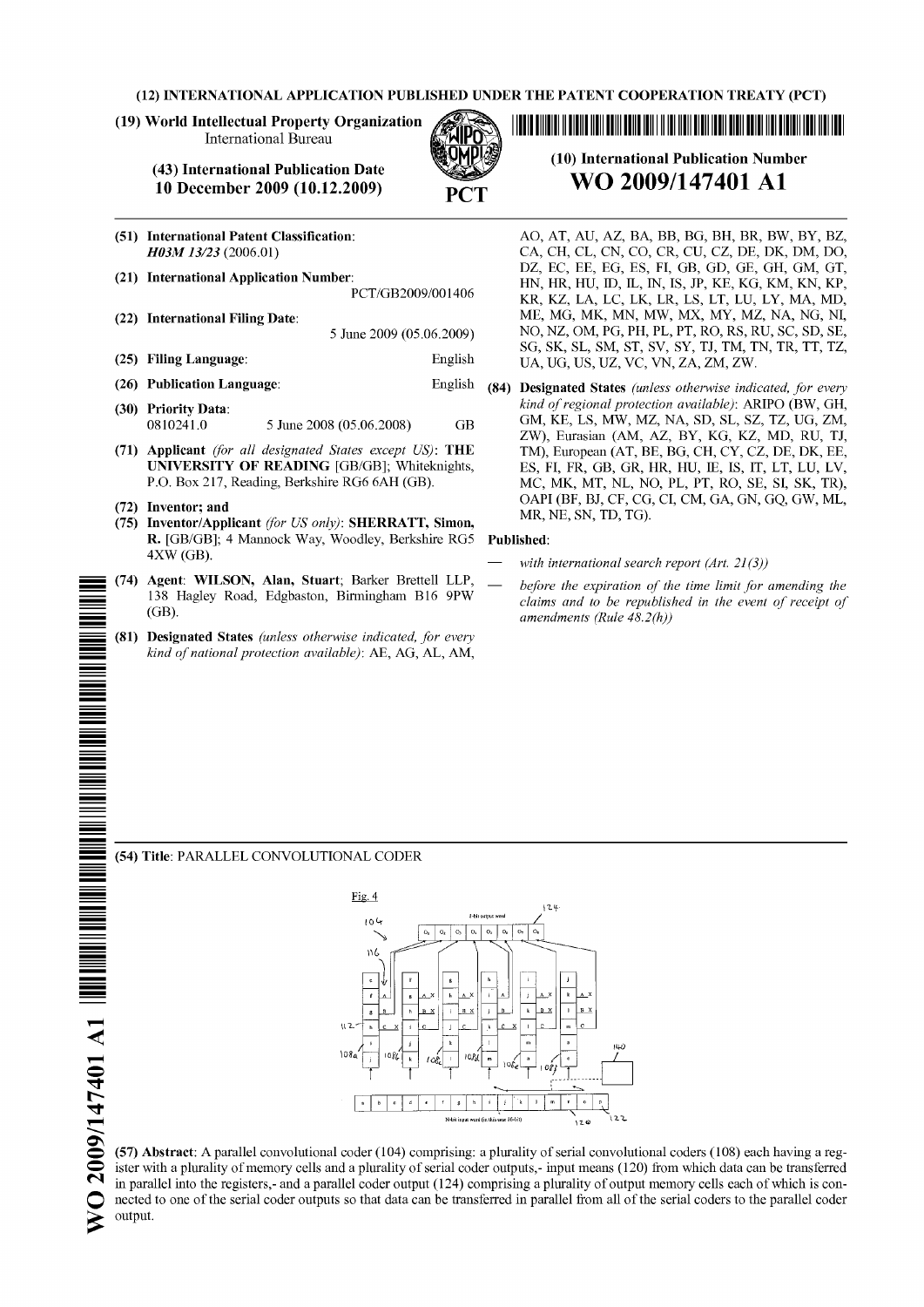# **PARALLEL CONVOLUTIONAL CODER**

#### **Field of the Invention**

The present invention relates to digital communication systems and in particular to covolutional coders for use in such systems.

#### **Background to the Invention**

In data communications, the data to be sent often travels over harsh environments which distort the signal and add noise. A receiver will also add its own thermal noise to the received signal. A convolutional coder accepts the original data bits to be sent and adds redundancy to the data so that, at the receiver, an estimate of the original data input to the encoder can be found even in the presence of noise. A convolutional decoder is required at the receiver; this is almost exclusively a Viterbi decoder, but can take other forms.

A convolutional coder is used in most digital communication systems including Wireless LAN (W-LAN and WiFi), digital television (DVB-T, DVB, ISDB), handheld devices (DVB-H, T-DMB), and Wireless-USB, but also in CD and DVD.

The convolutional coder has a number of interconnected memory elements each of which is in a particular state which changes each clock cycle. It works by accepting a steam of bits to be sent and, with the arrival of each bit, modifying the states of the coder memory elements with the new bit and feedback from the current states of the memory elements. There are also a number of output elements, the state of which depends on the states of the memory elements, and for each new bit input, a corresponding set of output bits is produced. Rather than a single bit, the coder may accept more bits at each step. If a coder accepts k bits in, and outputs n bits out, n must be  $> k$ , and the coder is said to be a  $k/n$  coder. In many systems

### CONFIRMATION COPY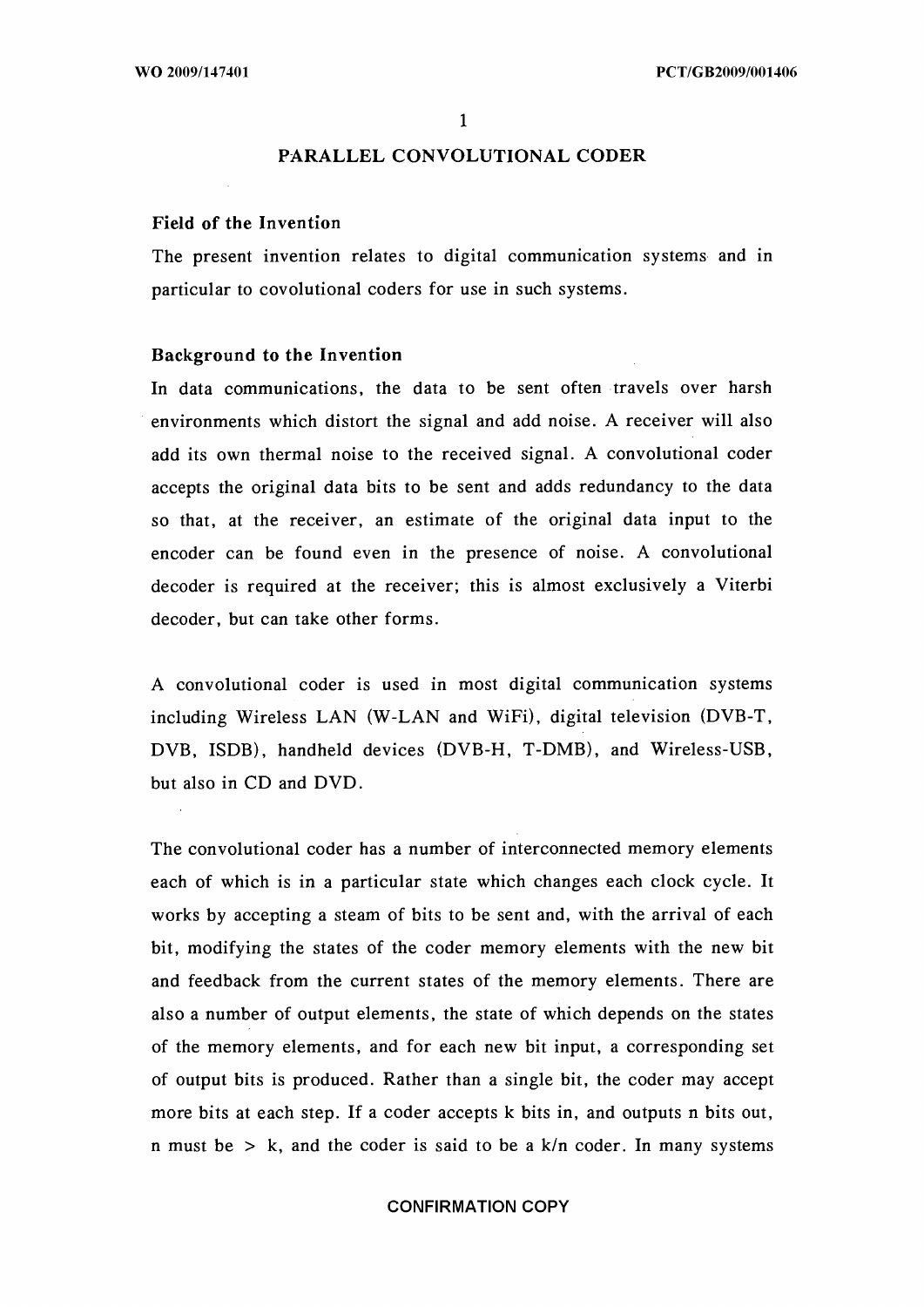k/n is 1/2 or 1/3. This ratio is generally termed the mother code. The resulting bits are usually collected in series as A, B, C, .... and passed to a puncturing system.

The addition of redundancy in the coder means that the coded data is much larger than the original data before coding; therefore the transmitter would have more data to send. Since the receiver is capable of correcting for errors, and the additional bits are related to the original bits in a known way, it is possible to remove certain bits from the output of the coder and not send then, and use the error correcting capability of the decoder to estimate what the removed bits were. This process is termed puncturing. In the transmitter puncturing is performed after the coder, and in the receiver the opposite step of de-puncturing is performed before the decoder.

Puncturing reduces the number of bits that need to be sent, but also allows for a trade-off between speed and reliability as puncturing takes away some of the error correcting capability of the decoder.

Particular systems generally have variable puncturing levels. For example Wireless-USB ECMA-368 defines a mother code of 1/3, and by varying the puncturing various code rates are achieved, which can be selected at any time depending on the prevailing conditions:

1/3 rate, by doing no puncturing; 1/2 rate, by removing <sup>1</sup> bit of every 3 coded bits, therefore  $1/3 * 3/2 = 1/2$ ; 5/8 rate, by removing 7 bits of every 15 coded bits, therefore  $1/3 * 15/8 = 5/8$ ; 3/4 rate, by removing 5 bits of every 9 coded bits, therefore  $1/3 * 9/4 = 3/4$ .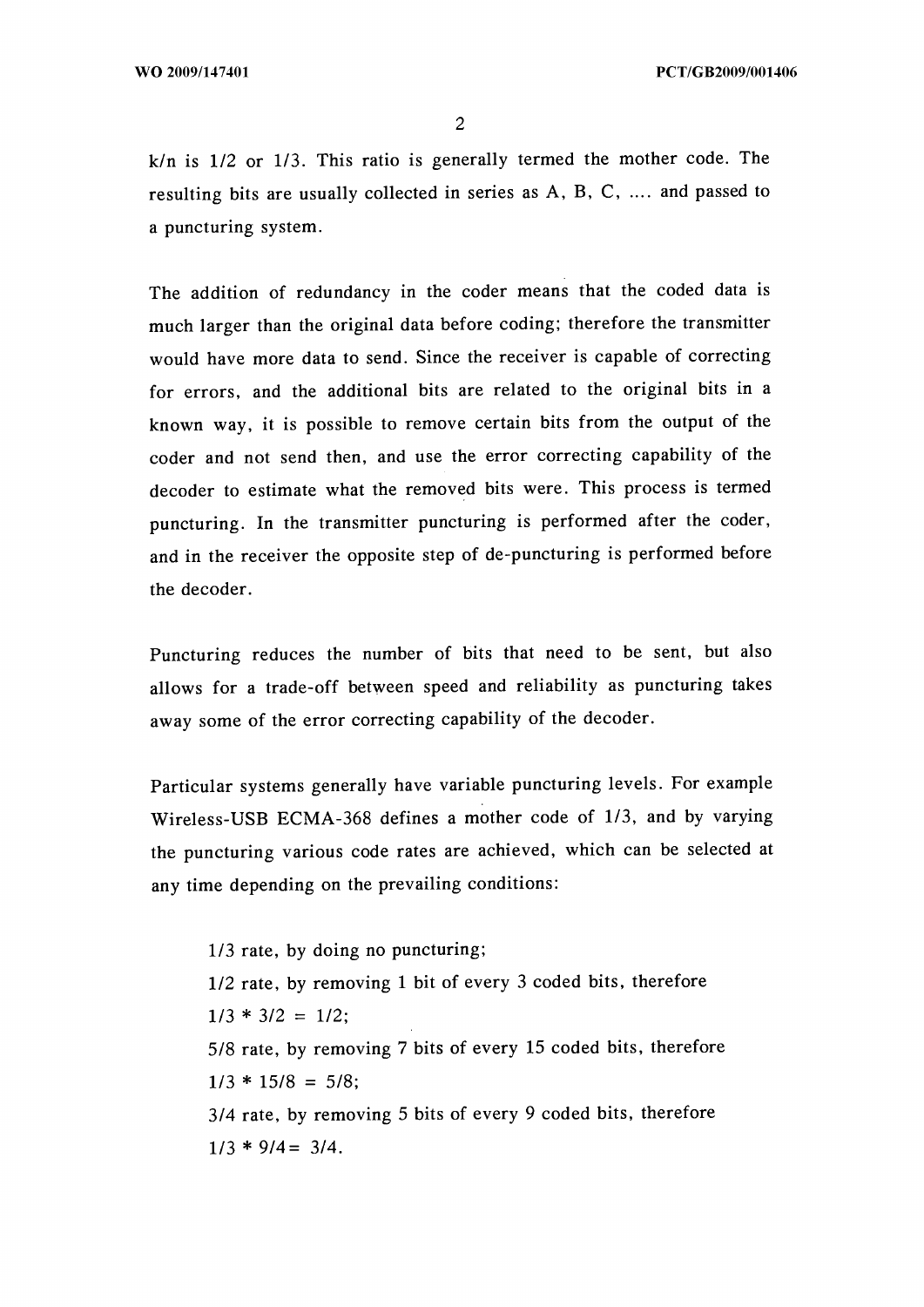$\overline{3}$ 

The order of removal is very important to ensure that the transmitter and receiver are synchronised. The order will be referred to in more detail below.

As data rates get higher, we start to reach fundamental limits for the technology being used to deploy the system. For ECMA-368, various code rates are used for different data rates to achieve the same transmission rates.

For a data rate of  $480Mbit/sec - 1/3$  rate encodes  $1440Mbit/sec$ , punctures down to an overall 3/4 coder, therefore data out of puncturing block is 640Mbit/sec.

For <sup>a</sup> data rate of 400Mbit/sec - 1/3 rate encodes 1200Mbit/sec, punctures down to an overall 5/8 coder, therefore data out of puncturing block is 640Mbit/sec.

For <sup>a</sup> data rate of 320Mbit/sec - 1/3 rate encodes 960Mbit/sec, punctures down to an overall 1/2 coder, therefore data out of puncturing block is 640Mbit/sec.

Considering that the latest Field Programmable Gate Arrays FPGA's are at best capable of clocking at just over 500MHz, then the above clock rates become an issue. It is possible to have a coder that at the same time punctures, thus having a maximum rate of 640MHz, but this rate is still very high.

## **Summary of the Invention**

Accordingly the present invention provides a parallel convolutional coder comprising: a plurality of serial coders each having a register with a plurality of memory cells and a plurality of serial coder outputs; input means from which data can be transferred in parallel into the registers;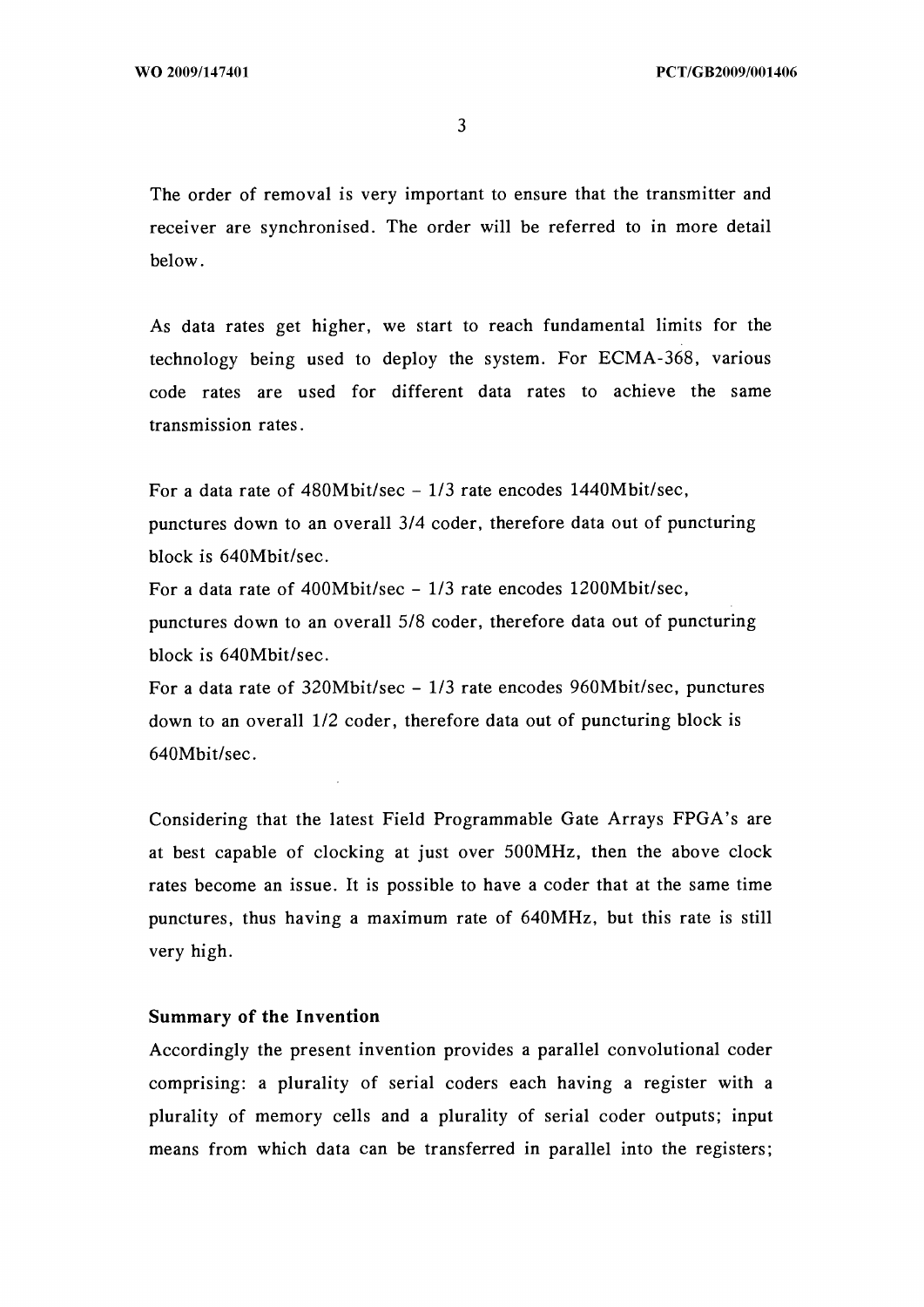and a parallel coder output comprising a plurality of output memory cells each of which is connected to one of the serial coder outputs so that data can be transferred in parallel from all of the serial coders to the parallel coder output.

Preferred embodiments of the present invention will now be described by way of example only with reference to the accompanying drawings.

**Brief Description of the Drawings**

**Figure <sup>1</sup>** is a diagram of a serial convolutional coder forming part of an embodiment of the invention;

**Figures** 2a, 2b **and** 2c are diagrams illustrating different coding rates and puncturing orders which can be provided using embodiments of the invention;

**Figure** <sup>3</sup> is a diagram of part of a transmitter including a coder according to an embodiment of the invention;

**Figure 4** is a diagram of a coder according to an embodiment of the invention;

**Figure** 5 is a diagram of a coder according to a further embodiment of the invention;

**Figure 6** is a diagram of a coder according to a still further embodiment of the invention;

**Figure** 7 is a diagram of a coder according to a further embodiment of the invention; and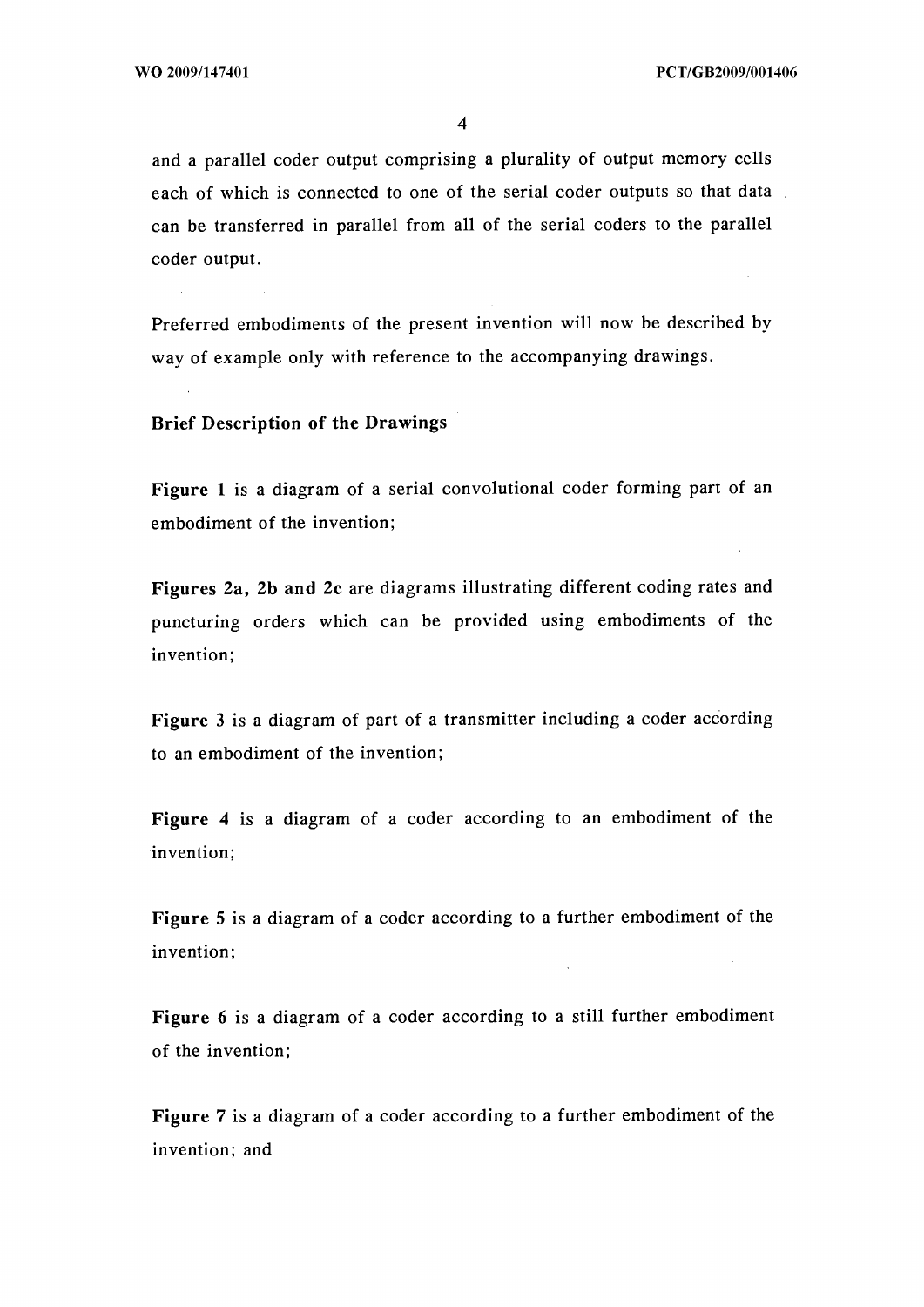**Figure** 8 is a schematic diagram of a transmitter according to a further embodiment of the invention.

# **Description of the Preferred Embodiments**

Referring to Figure <sup>1</sup> a serial convolutional coder 8 which forms part of various embodiments of the invention comprises an input 10 and a shift register comprising a series of memory elements 12a, 12b, 12c, 12d, 12e, 12f. The input is connected to the first memory element 12a so that input data is entered into the first memory element 12a, and the other memory elements are connected together so that the data is forwarded from each one to the next along the series at each clock pulse. A network of EXOR gates 14 are connected between the memory elements 12 and three outputs 16, which are labelled output A, output B and output C. The output bit at each of the outputs therefore changes with each clock pulse, i.e. with each new bit arriving at the input, and is dependent on the contents of several of the memory elements 12, and therefore on a number of consecutive bits in the input bit stream. This coder is a 1/3 coder, and coders with other mother codes operate in a similar manner.

If puncturing is to be applied to the output of the coder 8, then different puncturing structures can be used depending on the degree of puncturing that is required. In embodiments of the invention puncturing and coding can be performed simultaneously, but they will be referred to here as separate steps as that is how they are conventionally performed. Referring to Figure 2a, if an overall rate of the coder and puncturing is to be a 1/2 rate, then one of each group of three output bits needs to be removed by the puncturing, which can be the bit produced at output B. Therefore for each input bit  $x_0$ , the coder 8 produces 3 output bits  $A_0$ ,  $B_0$  and  $C_0$ . The puncturing then removes the second of these bits  $B_0$  so that the punctured data includes just two of the bits  $A_0$  and  $C_0$ . This is the data that is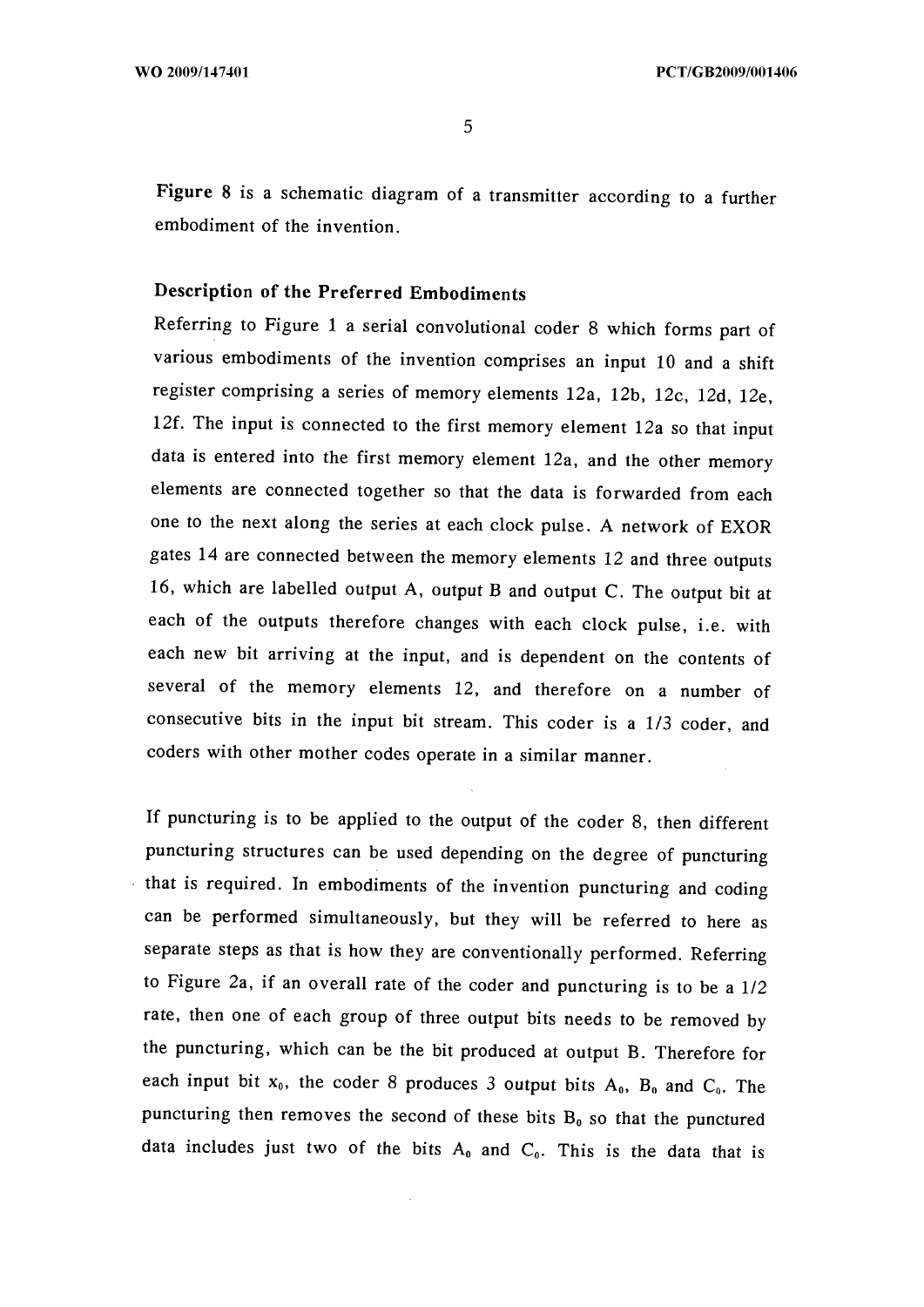transmitted. In the receiver, the two bits  $A_0$  and  $C_0$  are received. The depuncturing inserts a dummy bit which is an estimate of the original bit  $B_0$ to reconstruct the coded data. The de-coder then decides the coded data stream to determine the original data bit  $y_0$ . In embodiments of this invention, several coders each providing a  $\frac{1}{2}$  rate can be arranged to operate in parallel as will be described in more detail below.

Referring to Figure 2b, if an overall rate of 5/8 is required, then five consecutive input bits  $x_0$  to  $x_4$  can be input in parallel to five serial coders, with each of the five serial coders producing a group of three output bits  $A_0$ ,  $B_0$ ,  $C_0$  for the first serial coder,  $A_1$ ,  $B_1$ ,  $C_1$  for the second coder etc. This coded data can then be punctured by removing one bit from three of the groups and two bits from each of the other two groups as shown, leaving eight bits which are used to produce the punctured data stream for transmission. Again, in the receiver, the de-puncturing reinserts estimated values of the removed bits, and the original data is decoded from the de-punctured data.

Referring to Figure 2c, of an overall rate of 3/4 is required, three consecutive input bits  $x_1$ ,  $x_2$ ,  $x_3$  are input in parallel to three serial coders to produce three groups of three bits. This encoded data is then punctured to reduce the nine bits to four bits in the punctured data stream for transmission. The de-puncturing and de-coding is performed in a similar manner.

Referring to Figure 3, a transmitter according to an embodiment of the invention comprises a memory device 100, a parallel side stream scrambler 102 and a parallel convolutional coder 104. A control system is arranged to fetched data from the memory device 100 in words of N bits, in this case N being 16, and input them to the parallel side stream scrambler 102. The scrambler 102 is arranged to scramble the input data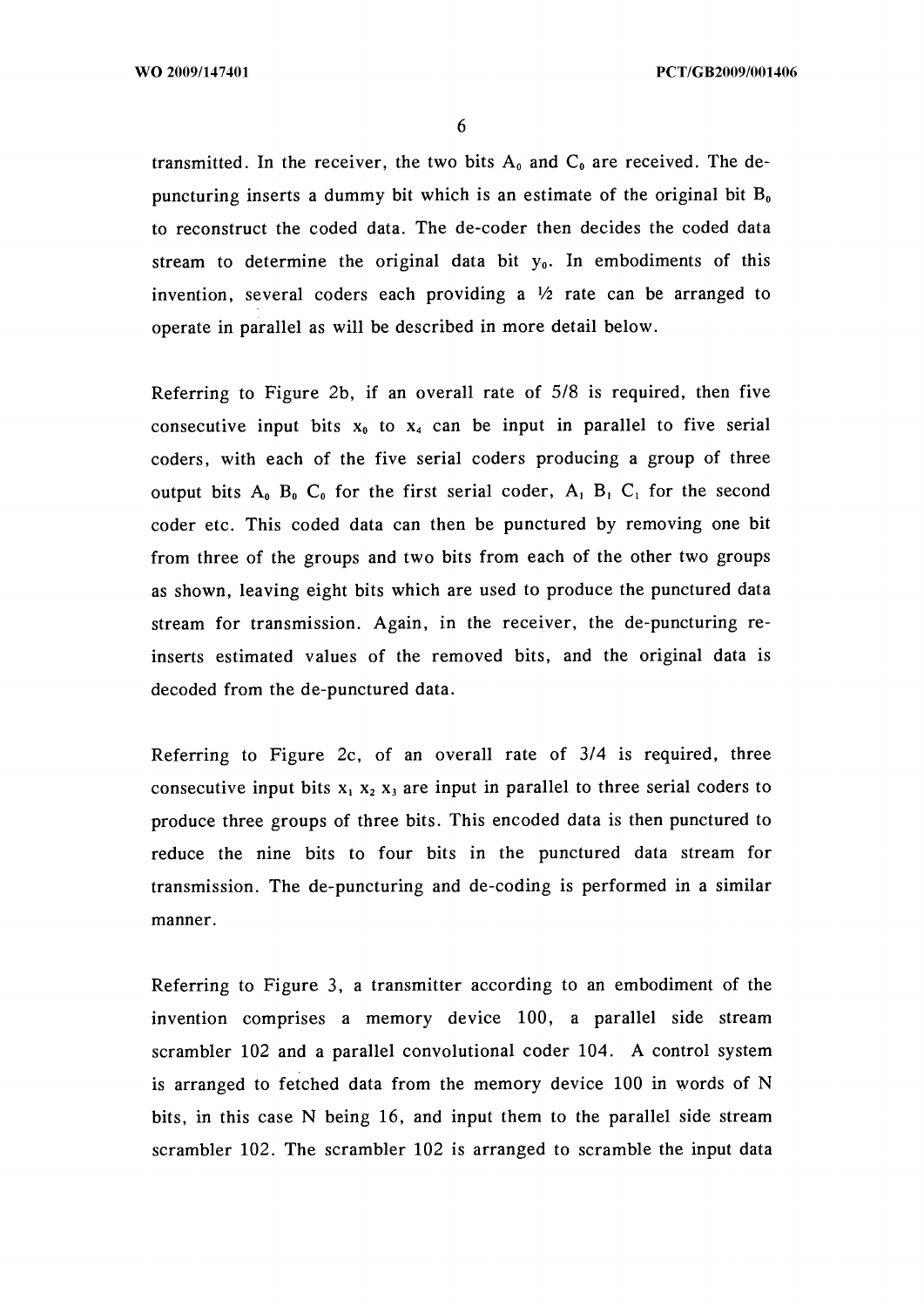and output it as scrambled data, again in words of N bits. The scrambled data forms the input to the coder 104 which is arranged to output coded and punctured data in words, in this case, of eight bits. Since the coding process increases the number of bits, the coder 104 has to output more than one word for each input word it receives.

Referring to Figure 4, the coder 104 in this embodiment is a parallel *M* coder and comprises six serial coders 108a, 108b, 108c, 108d, 108e, 108f each of which is essentially the same as the coder 8 of Figure <sup>1</sup> including six memory elements 112 and three outputs 116. The network of EXOR gates between the memory elements 112 and the outputs 116 are present in each serial coder, but omitted from Figure 4 for simplicity. The coder 104 also comprises an input register 120 comprising 16 memory cells 122 into which the input data can be loaded and an output register 124 comprising eight memory cells 126 in which the coder output is held for outputting in parallel as an eight-bit word with bits  $O_1$  to  $O_8$ . In other embodiments, the input and output registers can have different sizes, for example the input word could be 32 bits and the output word 16 bits.

Rather than use all of the three outputs A, B, C from each of the serial coders 108a - 108f, in order to perform the equivalent of coding and puncturing at the same time, only eight of the total of 18 outputs are connected to the output register 124. For example, as shown, outputs A and B from the first serial coder 108a are connected to the first and second memory cells in the output register 124 to provide output bits  $O_i$ and  $O<sub>2</sub>$ , while output C from the first serial coder 108a is not connected to the output register. Only output C from the second coder 108b is input to the output register 124 to provide output bit  $O<sub>3</sub>$ , as are output C from the third coder 108c to provide output bit  $O<sub>4</sub>$ , outputs A and B from the fourth coder 108d to provide output bits  $O_5$  and  $O_6$ , and output C from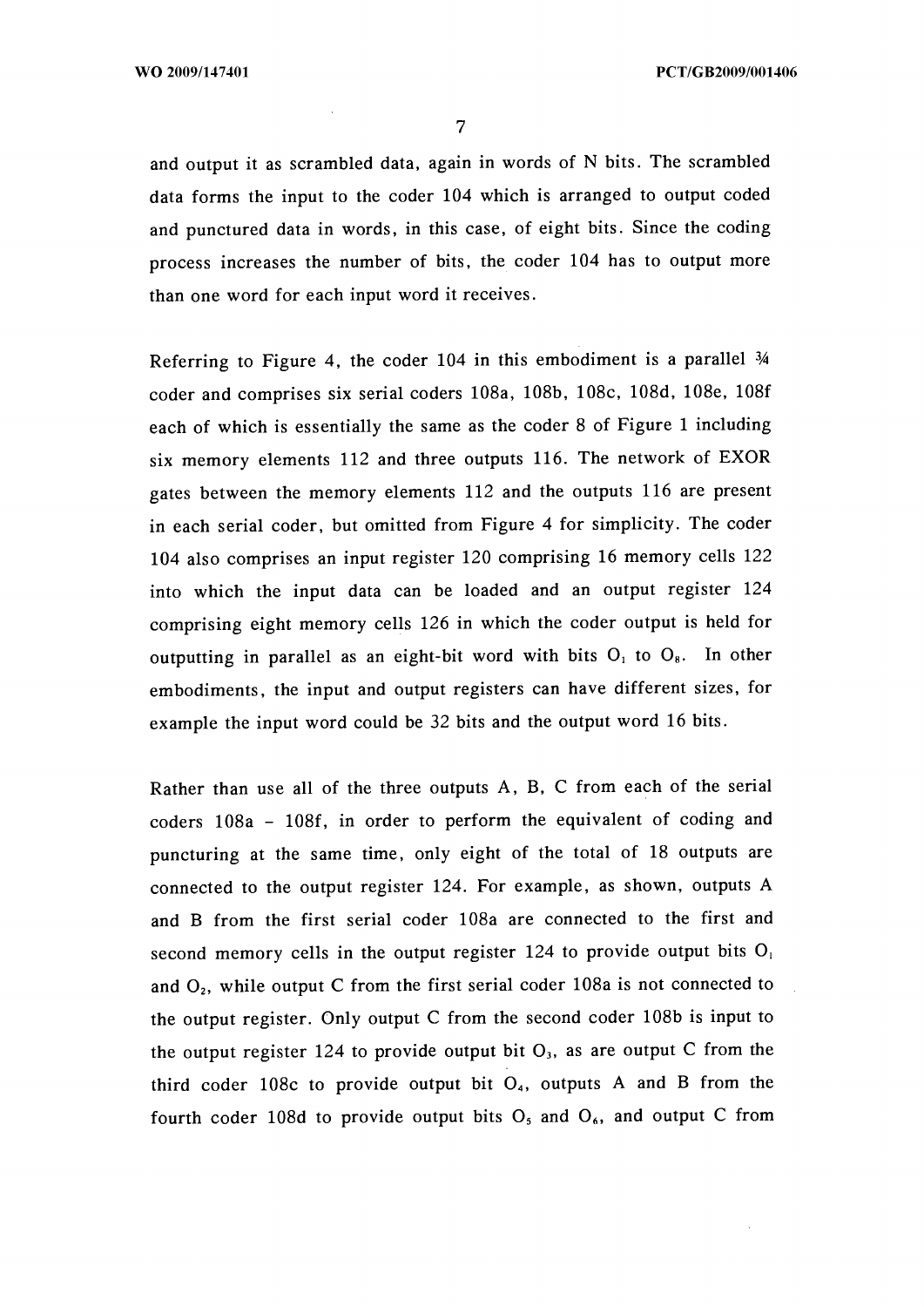each of the fifth and sixth coders 108e, 108f to provide output bits  $O<sub>7</sub>$  and  $O_8$ .

It will be seen that the coder of Figure 4 employs the puncturing structure of figure 2c, and codes 6 bits directly into 8 bits (i.e.  $6/8 = 3/4$  directly computed) using 6 registers of 6 bits each, all in one clock cycle.

In operation the 16 bit word is loaded into the input register 120, and the selected 6 input bits (in this case j..o) are taken from the input register 120 and each input to the start of a respective one of the shift registers. The loading of data into the registers is controlled by an input control system 140 which will be described in more detail below. As in the structure of Figure 2c, the outputs A and B from the first serial coder are used for the first code operation, then only C and then only C, with this code repeated thus we take outputs  $A_1$ ,  $B_1$ ,  $C_2$ ,  $C_3$ ,  $A_4$ ,  $B_4$ ,  $C_5$ ,  $C_6$  into the 8 bit output word, where A, is the A output from the first serial coder etc.. It must be understood that as in Figure 1, previous bits must be allowed to propagate from the start to the end of the short registers, hence bits previous to the current input are present in the registers and affect the outputs A, B, C.

When the coder starts, all the registers will be cleared to 0. The N-bit input word is applied and the first 6 bits are used (a..f) with a being placed into the bottom of register <sup>1</sup> (108a), a being in the second to bottom and b being in the bottom of register 2 (108b), so that each register holds six bits from the input sequence, with each register being one bit ahead in the sequence compared to the previous register. This results in a diagonal structure of stored data, with the bit in each element of each register being the same as the bit in the previous element in the adjacent register. With the encoding of each block of 6 input bits the registers effectively all advance by 6 ready for the next block of 6 bits in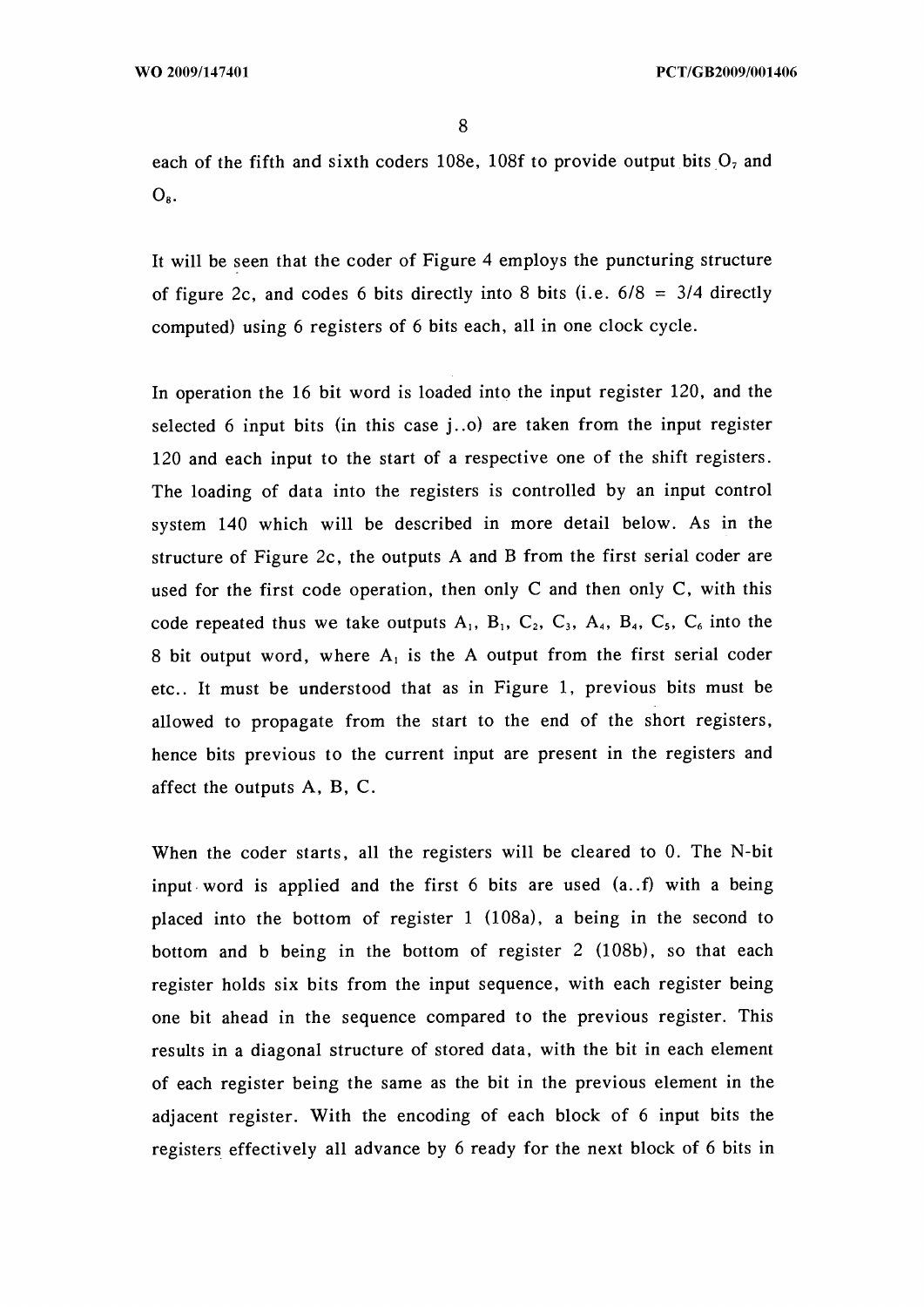the input word. Therefore at each step, the bit in the first element of the last register 108f moves to the second element in the first register, the third element in the second register, the fourth element in the fifth register etc.

As can be seen all the above operation can be done in one clock cycle all at the same time with the input control system 140 changing the content of each cell in each register to move it on along the input word by a number of places equal to the number of registers, in this case six. Only one clock is needed for the general operation as 6 bits are coded to 8, but the arrival of the N-bit input word must be correct.

It will be appreciated that, with six bits being taken from the input register at each step, after two steps there will only be four bits left in the input register to input to the serial coders 108a-f. Therefore the input control system 140 acts as a buffer between the input register and the serial coders 108a-f. At each clock cycle the input control system has two possible operations depending on whether there are six new bits in the input register to be input to the serial coders 108a-f. If there are, then those bits are input into the serial coders 108a-f. If there are less than six new bits then the input control system 140 stores the remaining bits from the word currently in the input register, then waits for the next 16 bit word to be loaded into the input register, and takes sufficient bits from the beginning of the new word to make up, together with the stored bits, a total of six bits. These six stored bits are then used to update the serial codes and shift them forward another stage of six places. It will be seen that the system will operate in cycles of three input words, the first of which will have its last four bits combined with the first two bits of the second word, the second will have its last two bits combined with the first four bits of the third word, leaving twelve bits from the third word to complete the cycle. As this cycle will be repeated, the input control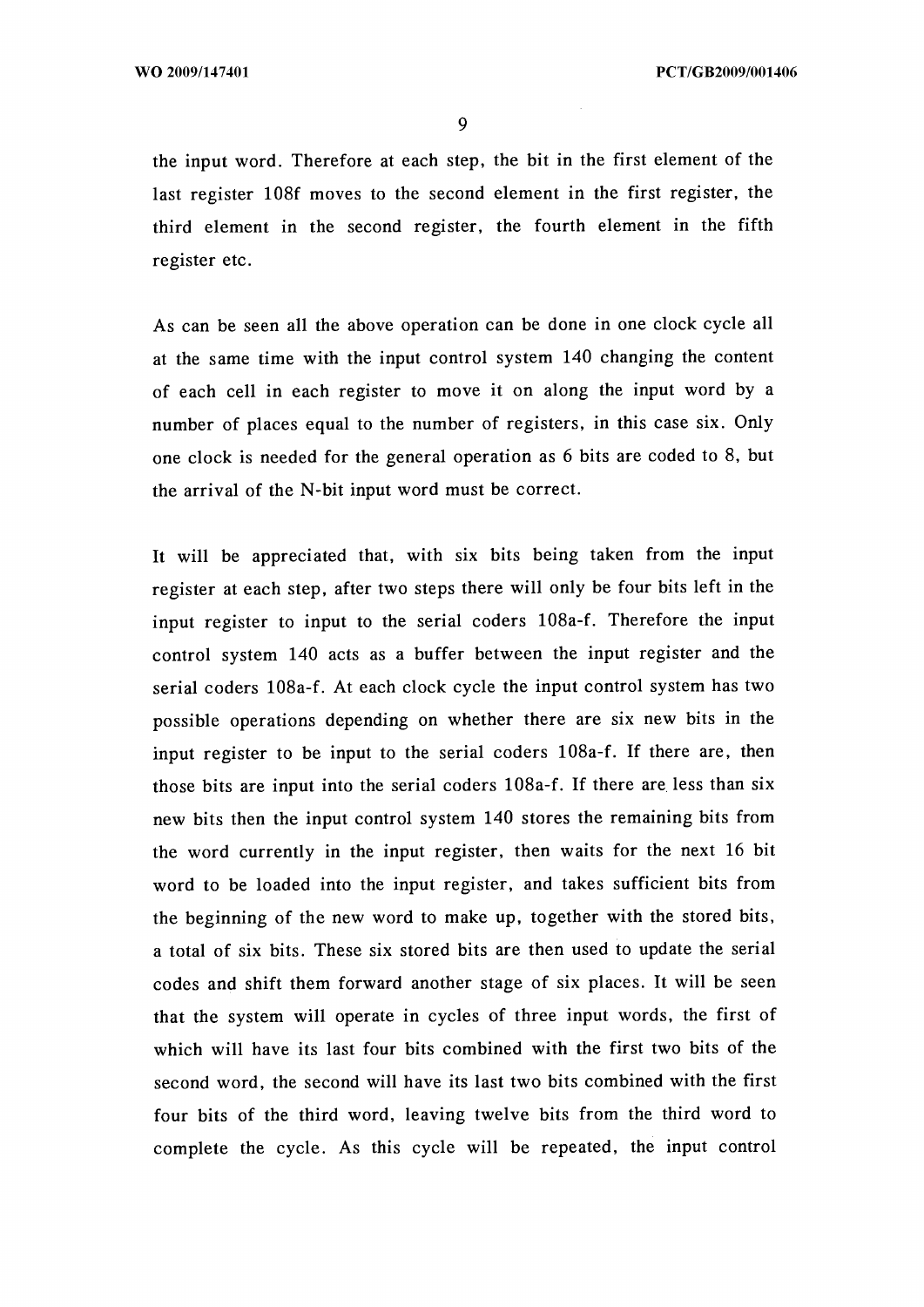system can be set up to simply run through this cycle on a repeating basis. It will be appreciated that the rate at which words are entered into the input register will be lower than the clock rate at which the parallel coder operates.

The action of the coder 8 is to only use a sub-set of the data presented at its input, and code that sub-set in parallel creating a set of coded bits all at the same time.

Referring to Figure 5, a coder according to a further embodiment of the invention is constructed on the same principles as that of Figure 4, but in this case is arranged to provide an overall coding rate of 5/8. The input register 220 and output register 224 again have 16 and 8 memory elements respectively. In this case there are only five serial coders 208a - 208e. To correspond with the puncturing structure of Figure 2b, outputs A and B from each of the first coder 108a, the third coder 108c and the fifth coder 108e, and output C from coders 108b and 108d are input to the output register 224, with the output bits in the output word being taken from the serial coders in order of first 108a to fifth 108b, and in order A to C from the outputs of each coder. In this case, only five bits are taken from the input register at each clock cycle and each of the registers is moved on by five places at each clock cycle.

Referring to Figure 6, a parallel coder according to a further embodiment of the invention is arranged to provide a 1/2 rate, and is again constructed on the same basis as the parallel coder of Figure 4. In this case there are four serial coders 308a-308d, a sixteen bit input register 320 from which bits are taken in groups of four to input to the serial coders, and an output register 324 of eight bits. In this case the outputs A, B, C, from the four coders 308a-308d are connected to the output register 324 so as to mirror the puncturing structure of Figure 2a, with the eight output bits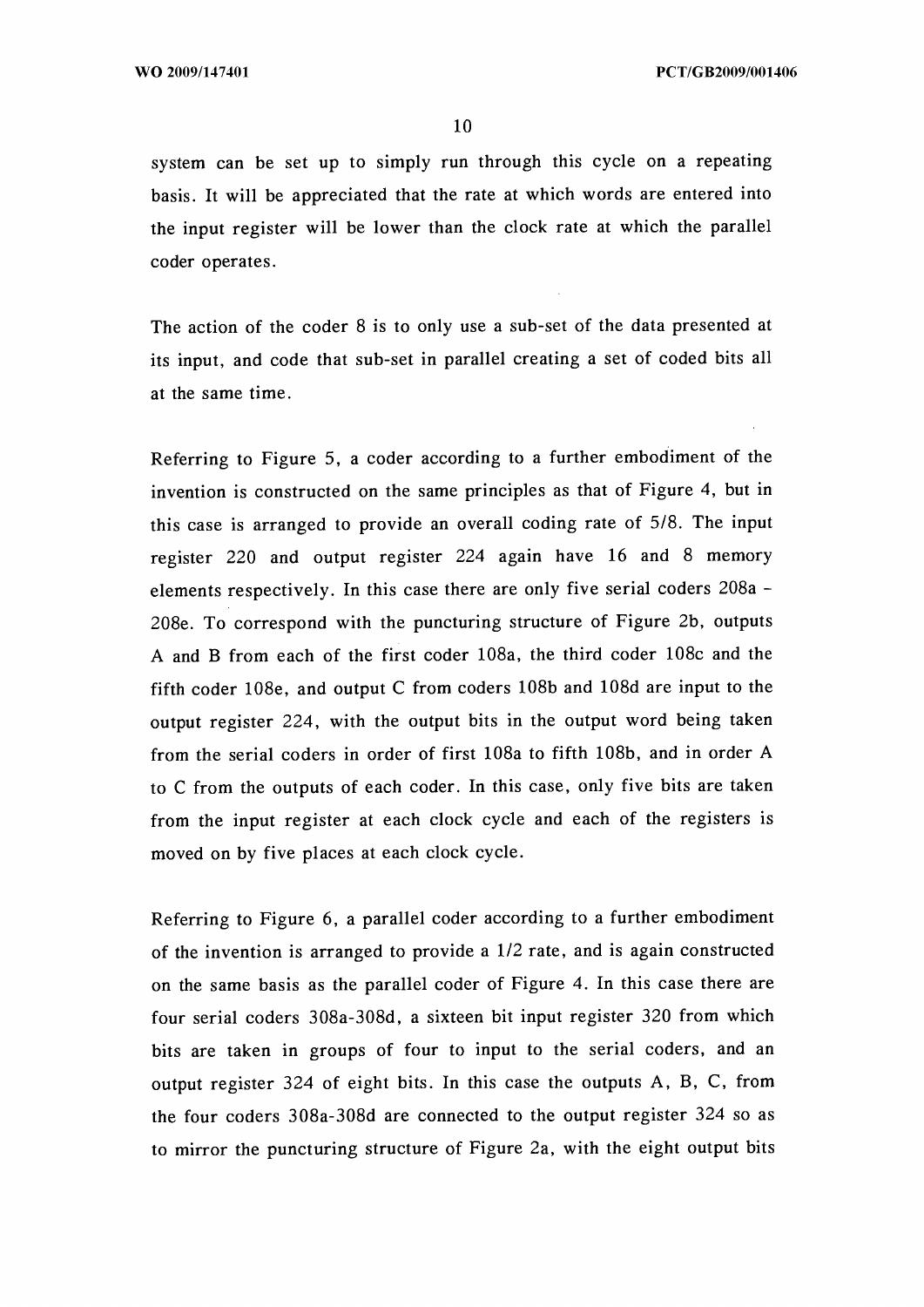WO 2009/147401 **PCT/GB2009/001406** 

taken in order from outputs A and C of the four serial coders 308a in order. The shift registers are moved on four places at each coding step.

Referring to Figure 7, in a further embodiment of the invention a single parallel convolutional coder is structured in a similar manner to that of Figure 4 with input register 420, output register 424 and six serial coders 408a-408f. However, in this case the coder is re-configurable so as to operate in the same way as any one of the coders of Figures 4 to 6. to achieve this each of the outputs A, B, C, from each of the serial coders 408a-408f is connected via a switch 450 to each of the output register elements 426 that it needs to be connected to for any one of the three configurations. In this case only serial coders 408a to 408e are used for the configuration of Figure 5, and serial coders 408a to 408d are used for the configuration of Figure 6. For example, output A from the first serial coder 408a is connected via a switch 450 to output element  $O<sub>1</sub>$  output B from the first serial coder 408a is connected via a switch to output element  $O_2$  output C from the first serial coder 408a is connected via a switch to output element  $O_2$ . Some of the outputs are connected to two of the output elements, for example output C from the second serial coder is connected by switches to output element  $O<sub>3</sub>$  as that is required for the configuration of Figure 5 and by a separate switch to output element  $O<sub>4</sub>$  as that is required for the configuration of figure 6. Only the connections for the first serial coder 408a are shown in Figure 7 for simplicity. A switch control system 452 is arranged to control all of the switches 450 so that the coder can be switched between the three configurations to provide different coding rates as required. Similarly the input control system 440 is operable in three modes to transfer bits from the input register 420 in groups of six, five or four to the appropriate group of serial coders 408 which are being used for the current configuration.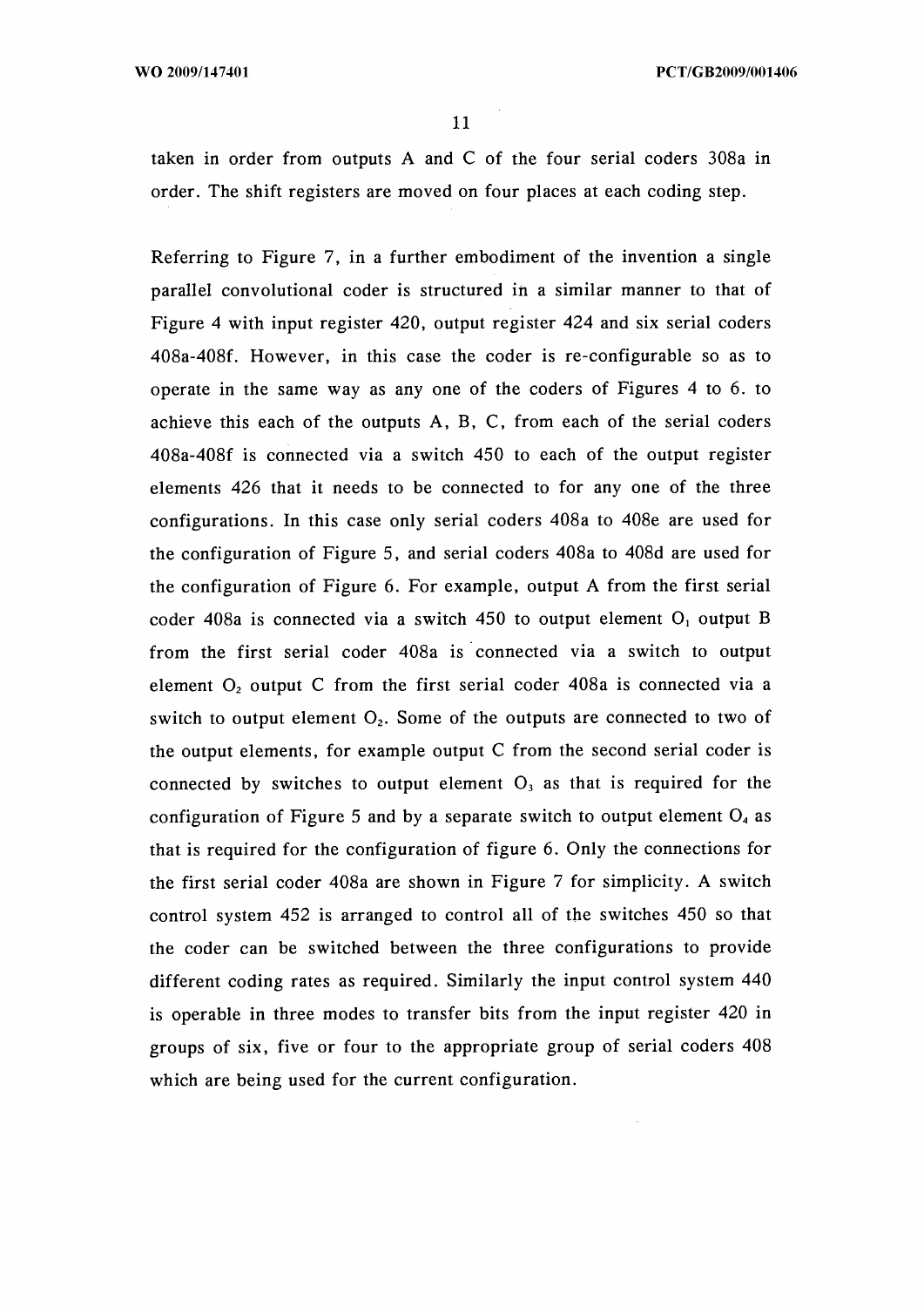Referring to Figure 8, in a further embodiment of the invention a transmitter comprises a memory device 500 and a parallel scrambler 502, and three separate parallel convolutional coders 504, 505, 506. One of these is a 3/4 coder of Figure 4, one is a 5/8 coder of Figure 5 and one is a 1/2 coder of Figure 6. A controller 560 is arranged to control operation of the transmitter, and is arranged to switch the output of the scrambler 502 to one of the coders 504, 505, 506, so that the most appropriate coder can be selected in any particular circumstances. Since each of the coders is arranged to receive data into its input register in words of the same length, and to output data in words of the same length, switching between the three coders is a simple operation. Furthermore, because all of the coders are made up of the same basic components: the same basic serial coder units, the same input and the same output, the manufacture of a transmitter having the three coders on it is relatively simple.

The embodiments described have a number of advantages over known systems. Having a two-stage process of coding and puncturing is wasteful as data that is not needed is calculated, and this is avoided with the one stage coding and puncturing of these embodiments. Also the output rate of the parallel convolutional coder is much lower than the conventional convolutional coder. This is important as electrical power dissipation increases as the switching rate increases; thus it is advantageous to keep the rates as low as possible.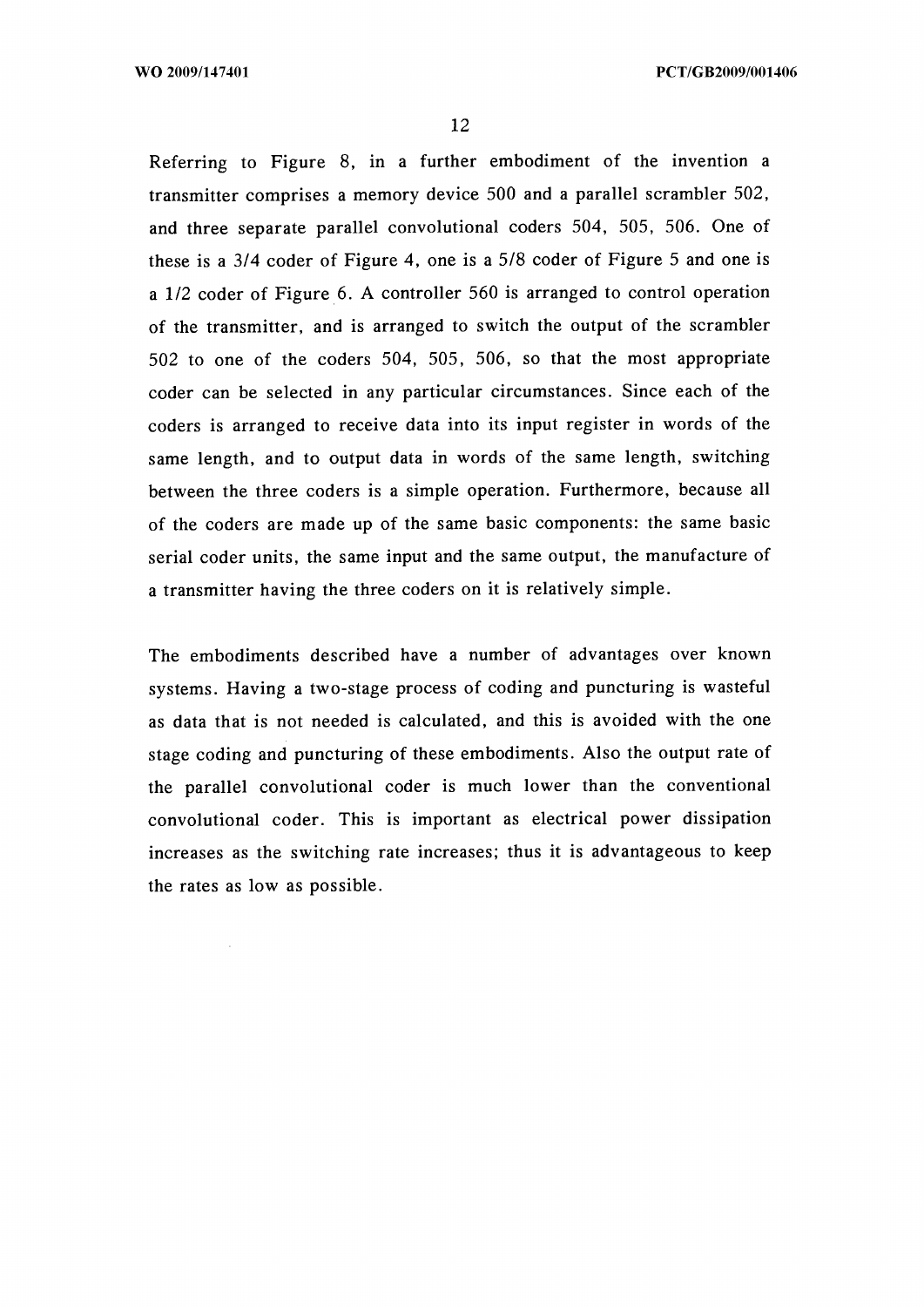## Claims

1. A parallel convolutional coder comprising: a plurality of serial coders each having a register with a plurality of memory cells and a plurality of serial coder outputs; input means from which data can be transferred in parallel into the registers; and a parallel coder output comprising a plurality of output memory cells each of which is connected to one of the serial coder outputs so that data can be transferred in parallel from all of the serial coders to the parallel coder output.

2. A coder according to claim <sup>1</sup> wherein each parallel coder output cell is connected to a different one of the serial coder outputs.

3. A coder according to claim <sup>1</sup> or claim 2 wherein there are fewer output memory cells than serial coder outputs and data from some of the serial coder outputs is not transferred to the parallel coder output.

4. A coder according to any foregoing claim wherein each of the serial coders further comprises a network of components connecting the register to the outputs.

5. A coder according to any foregoing claim wherein all of the serial coders are identical to each other.

6. A coder according to any foregoing claim wherein the input means comprises a plurality of input memory cells and input control means arranged to transfer data from the memory cells in parallel to the registers.

7. A coder according to claim 6 wherein the input control means is arranged to input data to the registers in cycles wherein, in each cycle,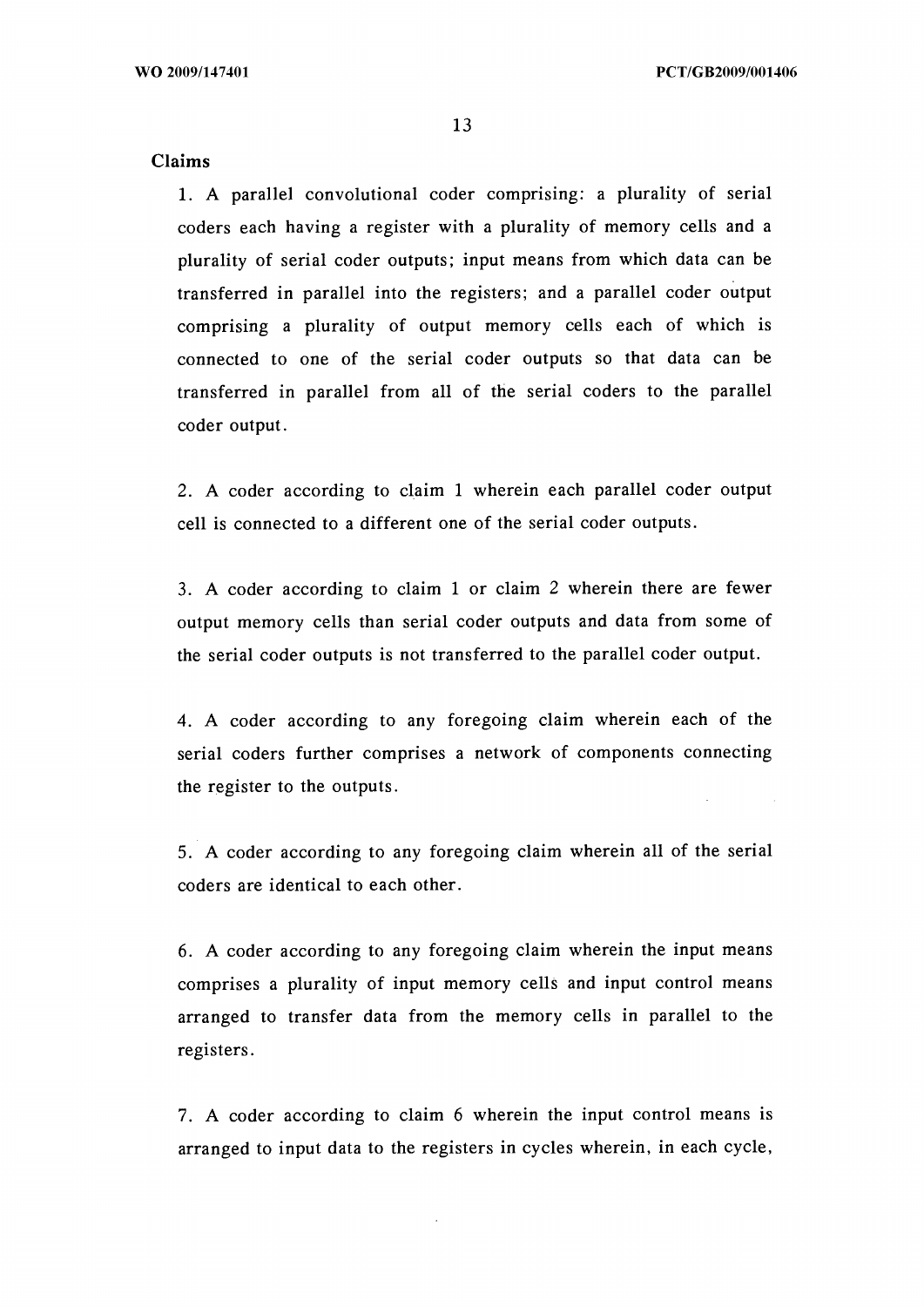each of the registers is moved on by a number of steps equal to the number of serial coders.

8. A coder according to claim 6 or claim 7 wherein there are a greater number of input memory cells than registers.

9. A coder according to any foregoing claim further comprising control means arranged to control the loading of data into the input means so that new data is only loaded into the input means when all of the data currently in the input means has been input to the serial coders.

10. A coder according to any foregoing claim wherein switching means is provided to alter which of the serial coder outputs is connected to which of the output memory cells, so that the code rate of the coder can be altered.

11. A coder according to claim 10 wherein the switch means is arranged to vary the number of the serial coders of which any outputs are connected to the output memory cells.

12.A coder according to claim 11 wherein transfer means is provided to transfer data from the input to the registers, and the transfer means is arranged to alter the number of the registers to which data is input.

13.A transmitter comprising a plurality of parallel convolutional coders each of which is a coder according to any foregoing claim.

14. A transmitter according to claim 13 wherein the parallel convolutional coders are arranged to have different code rates, the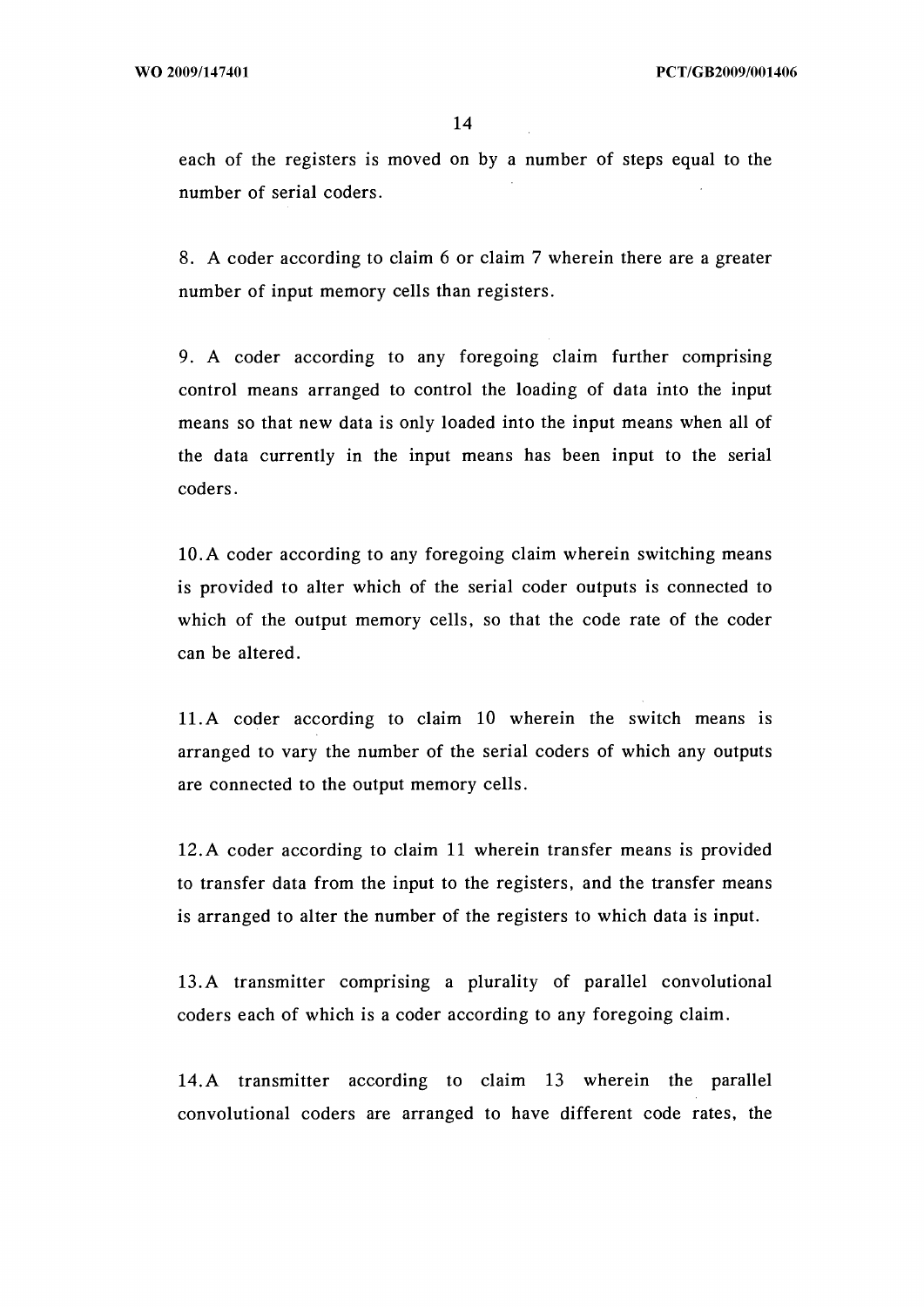transmitter further comprising control means arranged to select one of the coders depending on the code rate required.

15.A transmitter according to claim 14 wherein all of the coders have parallel coder outputs with the same number of memory cells.

16. A transmitter according to claim 14 or claim 15 wherein all of the coders have input registers with the same size.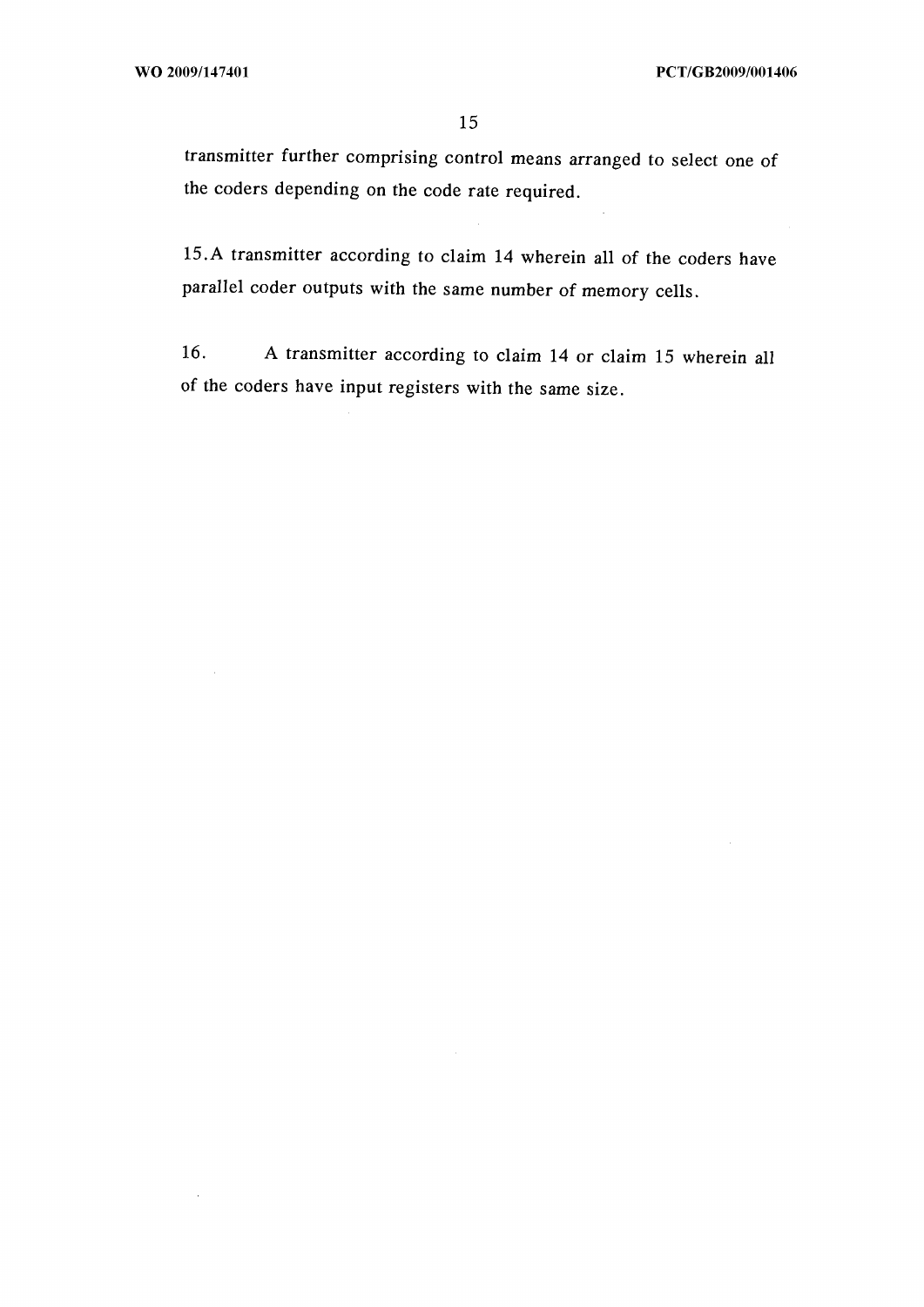

# Fig. 2a



1/5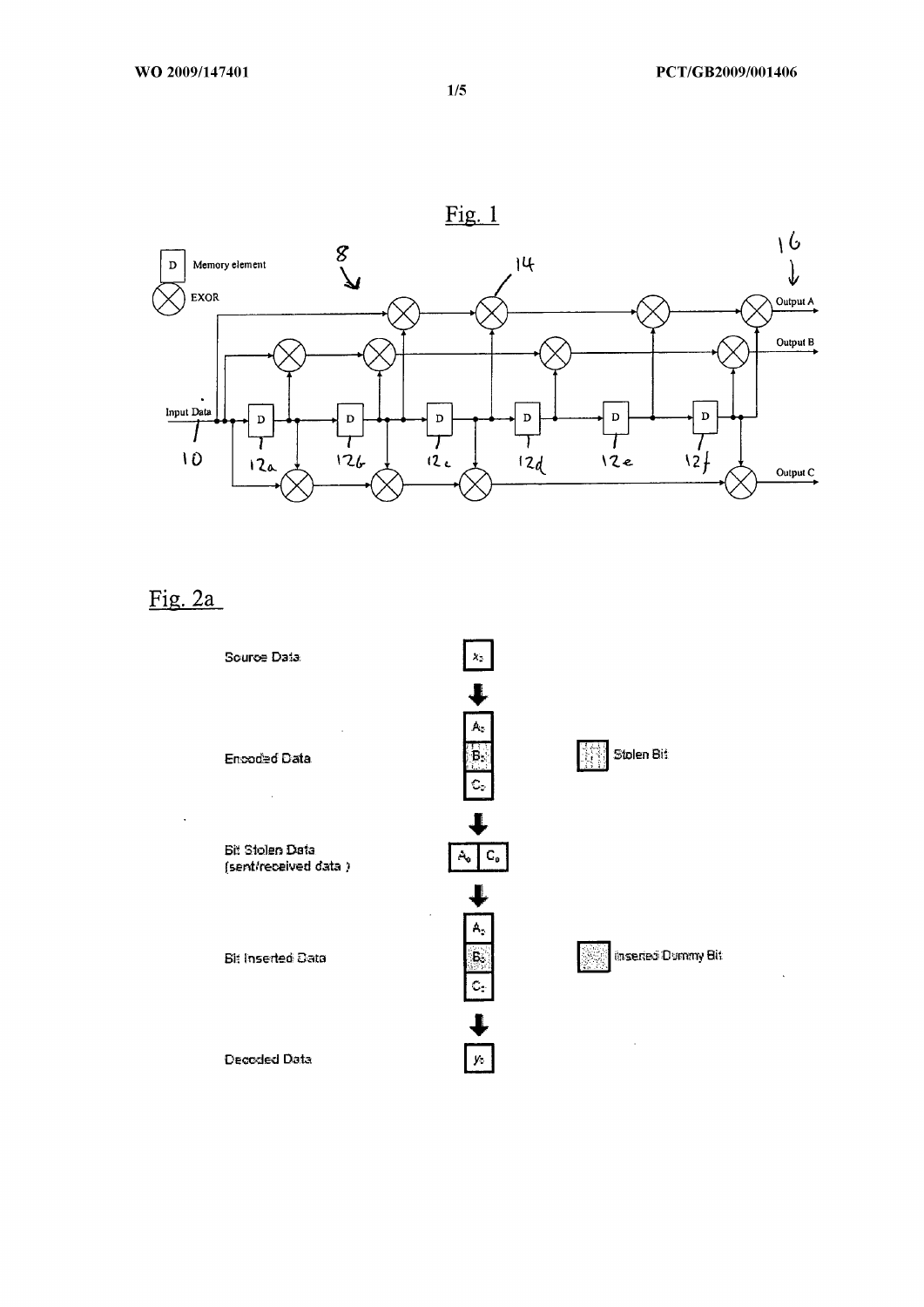Fig. 2b



Fig. 2c

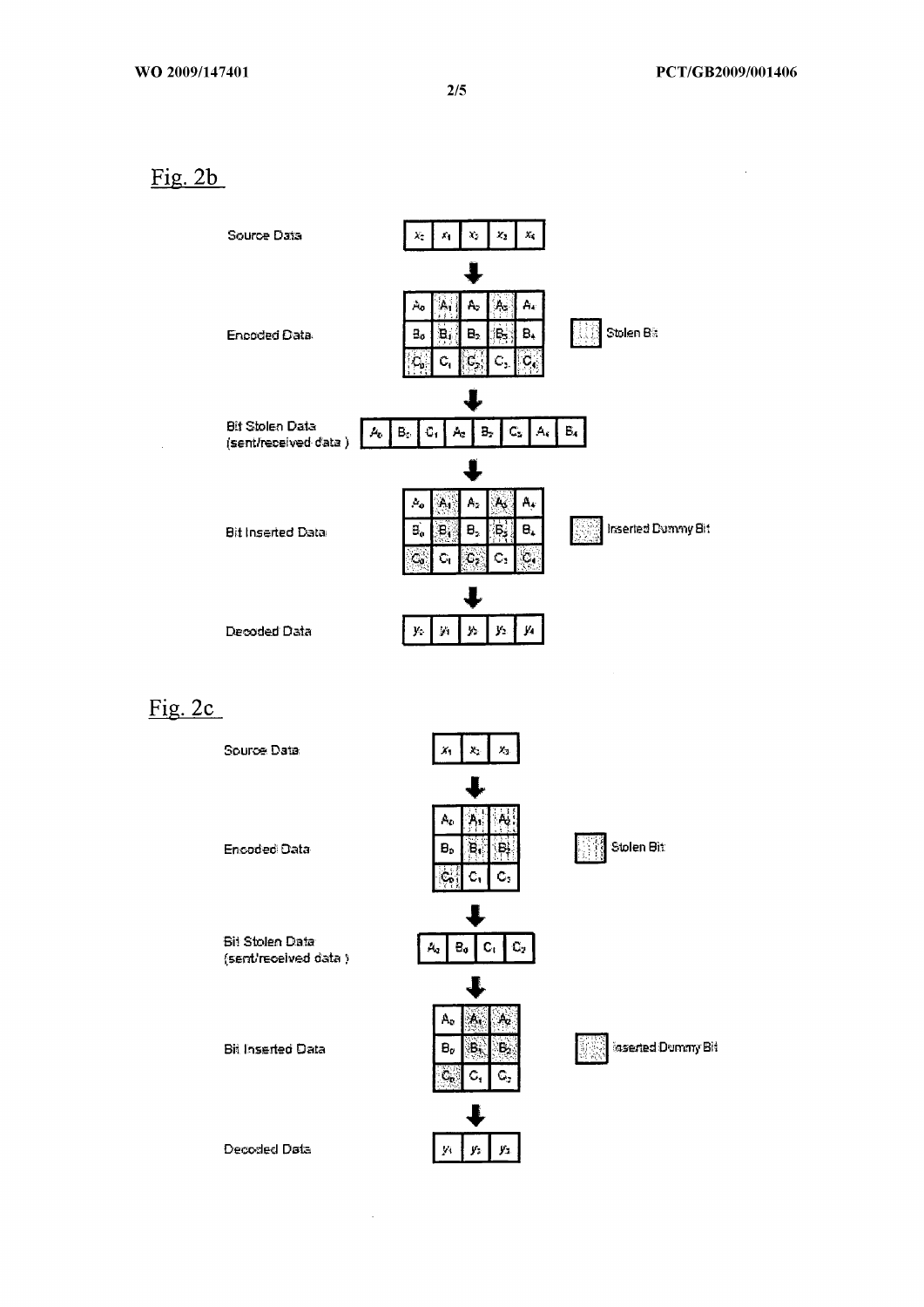



Fig. 4



3/5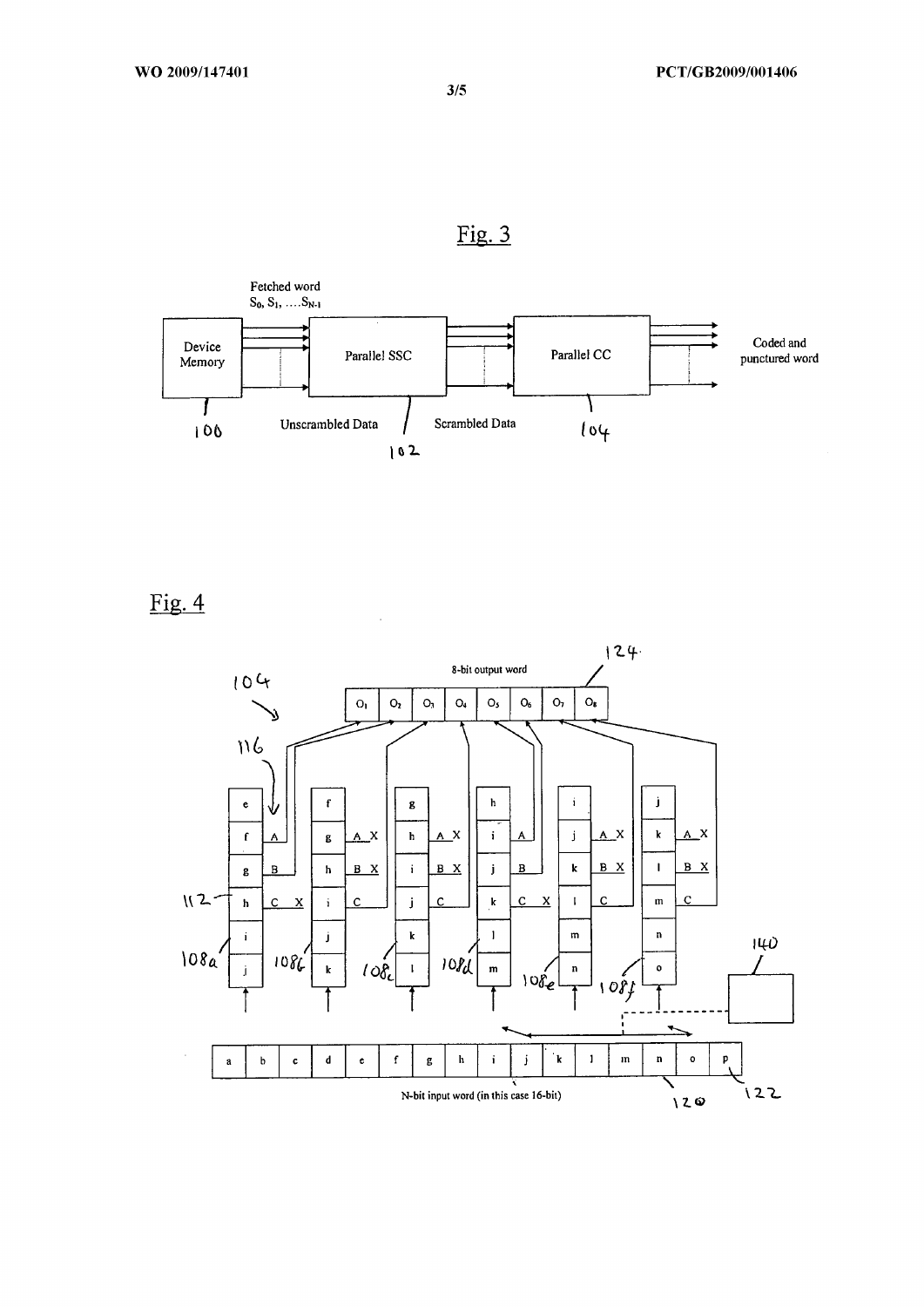

Fig. 6



**N-bit input woid (in this case 16-bit)**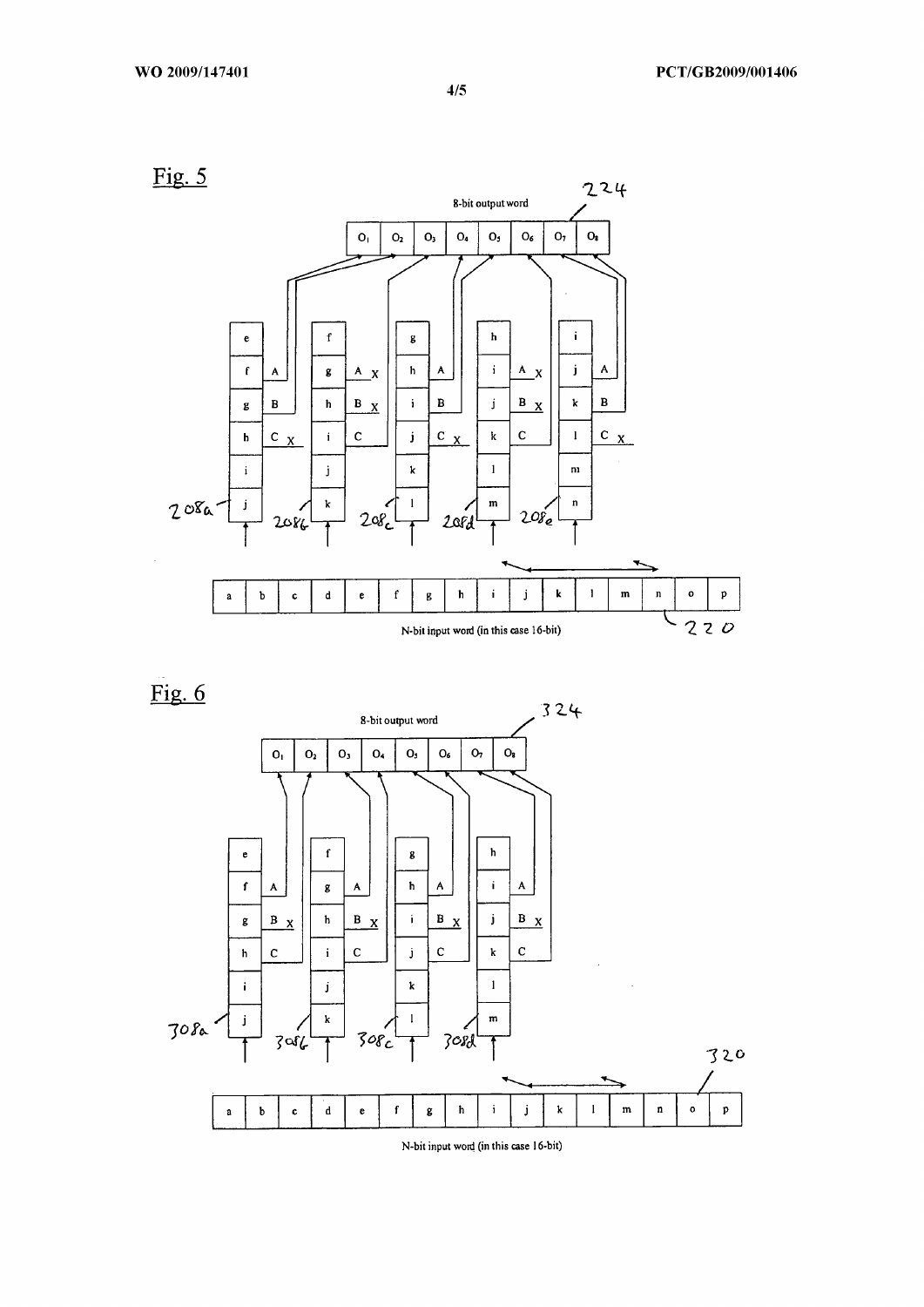

Fig. 8



CONFIRMATION COPY

5/5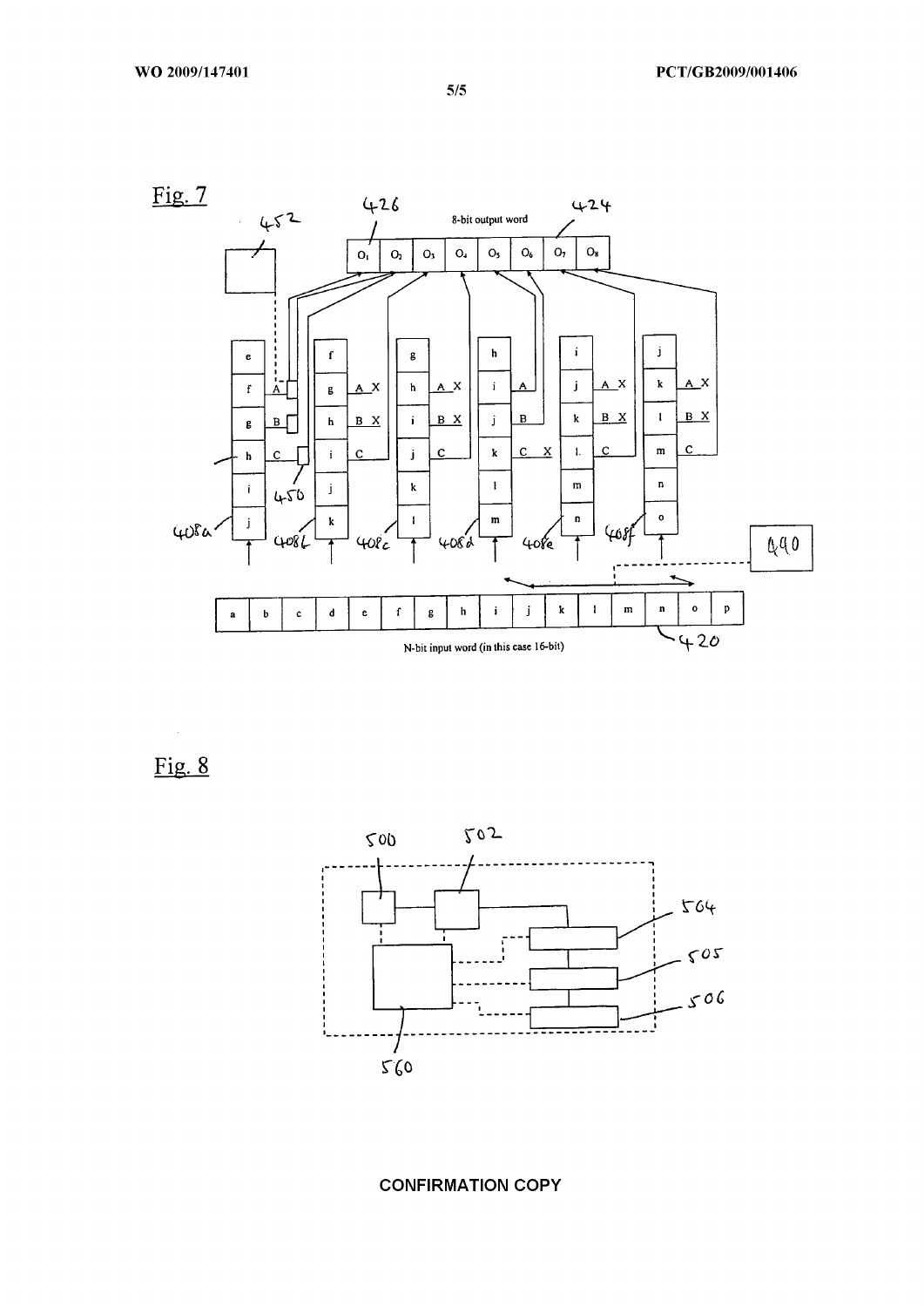# **INTERNATIONAL SEARCH REPORT International application No**

**A. CLASSIFICATION OF SUBJECT MATTER** INV. H03M13723

According to International Patent Classification (IPC) or to both national classification and IPC

**B. FIELDS SEARCHED**

Minimum documentation searched (classification system followed by classification symbols) H03M

Documentation searched other than minimum documentation to the extent that such documents are included in the fields searched

Electronic data base consulted during the international search (name of data base and, where practical, search terms used)

EPO-Internal, COMPENDEX, INSPEC, WPI Data

| C. DOCUMENTS CONSIDERED TO BE RELEVANT                     |                                                                                                                                                                                                                                                                                                                                                                                                                                                                                                                                                                                               |                                                                                                                                                                                                                                                                                                                                                                                                                                                                                                                                                                                                                                                                                                                           |                       |  |  |  |  |
|------------------------------------------------------------|-----------------------------------------------------------------------------------------------------------------------------------------------------------------------------------------------------------------------------------------------------------------------------------------------------------------------------------------------------------------------------------------------------------------------------------------------------------------------------------------------------------------------------------------------------------------------------------------------|---------------------------------------------------------------------------------------------------------------------------------------------------------------------------------------------------------------------------------------------------------------------------------------------------------------------------------------------------------------------------------------------------------------------------------------------------------------------------------------------------------------------------------------------------------------------------------------------------------------------------------------------------------------------------------------------------------------------------|-----------------------|--|--|--|--|
| Category*                                                  | Citation of document, with indication, where appropriate, of the relevant passages                                                                                                                                                                                                                                                                                                                                                                                                                                                                                                            |                                                                                                                                                                                                                                                                                                                                                                                                                                                                                                                                                                                                                                                                                                                           | Relevant to claim No. |  |  |  |  |
| χ                                                          | AHMED O EL-RAYIS; TUGHRUL ARSLAN; AHMET T<br>ERDOGAN ED - ROB BAXTER; STEPHEN BOOTH;<br>MARK BULL; GEOFF CAWOOD; KENTON D'MELLOW;<br>"High Performance Embedded<br>XU GU:<br>Reconfigurable Concatenated<br>ConvolutionPuncturing Fabric for 802.16"<br>SECOND NASA/ESA CONFERENCE ON ADAPTIVE<br>HARDWARE AND SYSTEMS, AHS 2007, IEEE,<br>PISCATAWAY, NJ, USA,<br>1 August 2007 (2007-08-01), pages 190-194,<br>XP031128147                                                                                                                                                                  |                                                                                                                                                                                                                                                                                                                                                                                                                                                                                                                                                                                                                                                                                                                           | $1,4-6,$<br>$8 - 12$  |  |  |  |  |
|                                                            | page $191 - page 192$ ; figures $3-5$                                                                                                                                                                                                                                                                                                                                                                                                                                                                                                                                                         | $2 - 3, 7,$                                                                                                                                                                                                                                                                                                                                                                                                                                                                                                                                                                                                                                                                                                               |                       |  |  |  |  |
|                                                            |                                                                                                                                                                                                                                                                                                                                                                                                                                                                                                                                                                                               |                                                                                                                                                                                                                                                                                                                                                                                                                                                                                                                                                                                                                                                                                                                           | 13–16                 |  |  |  |  |
|                                                            |                                                                                                                                                                                                                                                                                                                                                                                                                                                                                                                                                                                               |                                                                                                                                                                                                                                                                                                                                                                                                                                                                                                                                                                                                                                                                                                                           |                       |  |  |  |  |
|                                                            |                                                                                                                                                                                                                                                                                                                                                                                                                                                                                                                                                                                               |                                                                                                                                                                                                                                                                                                                                                                                                                                                                                                                                                                                                                                                                                                                           |                       |  |  |  |  |
| Further documents are listed in the continuation of Box C. |                                                                                                                                                                                                                                                                                                                                                                                                                                                                                                                                                                                               |                                                                                                                                                                                                                                                                                                                                                                                                                                                                                                                                                                                                                                                                                                                           |                       |  |  |  |  |
| fiting date<br>other means                                 | Special categories of cited documents :<br>"A" document defining the general state of the art which is not<br>considered to be of particular relevance<br>"E" earlier document but published on or after the International<br>"L" document which may throw doubts on priority claim(s) or<br>which is oited to establish the publication date of another<br>citation or other special reason (as specified)<br>"O" document referring to an orat disclosure, use, exhibition or<br>"P" document published prior to the international filting date but<br>later than the priority date claimed | "T" later document published after the international filing date<br>or priority date and not in conflict with the application but<br>cited to understand the principle or theory underlying the<br>Invention<br>"X" document of particular relevance; the claimed invention<br>cannot be considered novel or cannot be considered to<br>involve an inventive step when the document is taken alone<br>'Υ'<br>document of particular retevance; the claimed invention<br>cannot be considered to involve an Inventive step when the<br>document is combined with one or more other such docu-<br>ments, such combination being obvious to a persen skilled<br>In the art.<br>'&' document member of the same patent family |                       |  |  |  |  |
|                                                            | Date of the actual completion of the international search                                                                                                                                                                                                                                                                                                                                                                                                                                                                                                                                     | Date of malling of the International search report                                                                                                                                                                                                                                                                                                                                                                                                                                                                                                                                                                                                                                                                        |                       |  |  |  |  |
|                                                            | 28 September 2009                                                                                                                                                                                                                                                                                                                                                                                                                                                                                                                                                                             | 05/10/2009                                                                                                                                                                                                                                                                                                                                                                                                                                                                                                                                                                                                                                                                                                                |                       |  |  |  |  |
|                                                            | Name and mailing address of the ISA<br>European Patent Office, P.B. 5818 Patentiaan 2<br>NL - 2280 HV Rijswijk<br>Tel. (+31-70) 340-2040,<br>Fax: (+31-70) 340-3016                                                                                                                                                                                                                                                                                                                                                                                                                           | Authorized officer<br>Burkert, Frank                                                                                                                                                                                                                                                                                                                                                                                                                                                                                                                                                                                                                                                                                      |                       |  |  |  |  |

 $\sigma_{\rm{max}}$ 

Form PCT/1SA/210 (second sheet) (April 2005)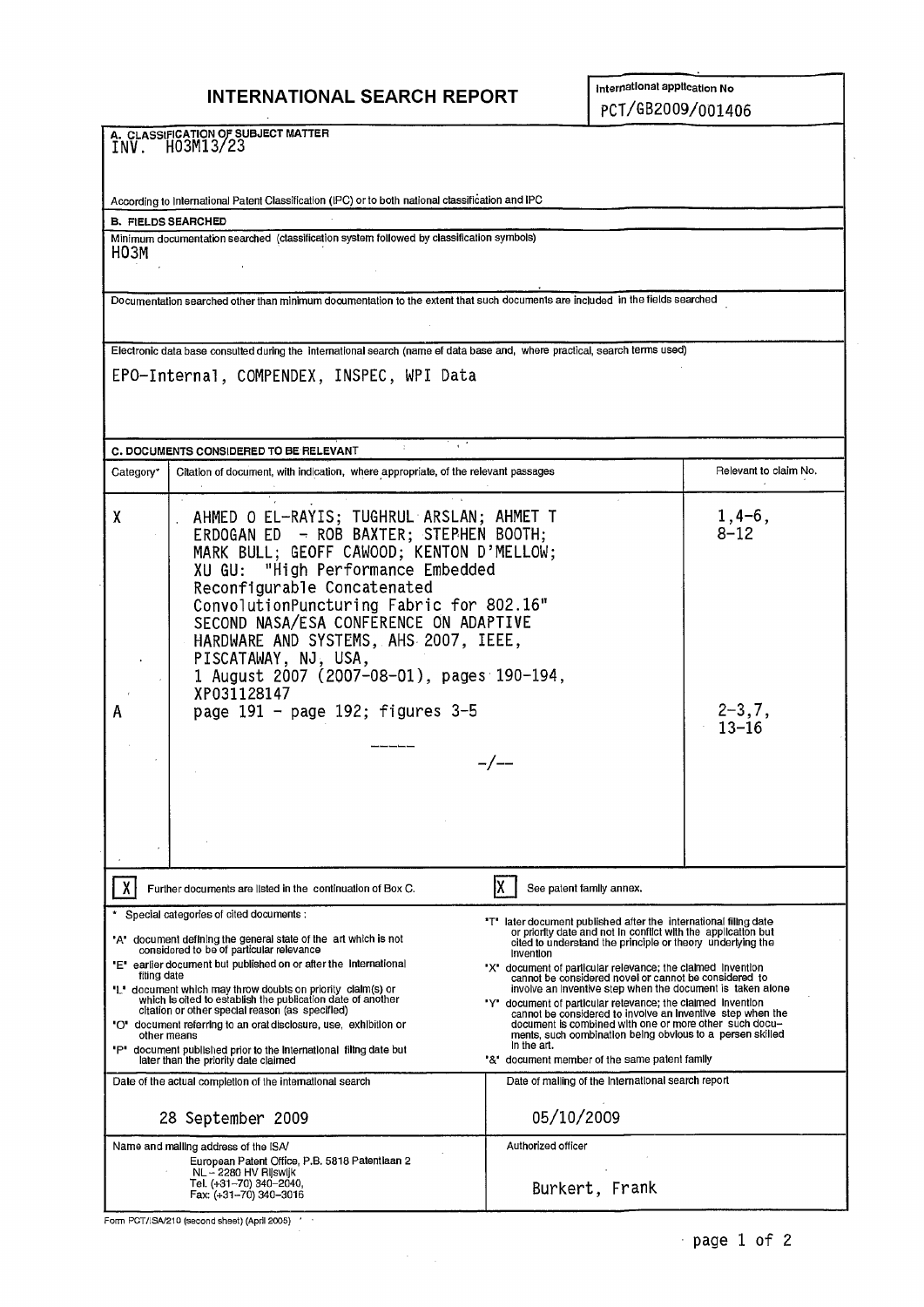# **INTERNATIONAL SEARCH REPORT** International application No

 $\mathcal{L}$ 

PCT/GB2009/001406

|           | C(Continuation). DOCUMENTS CONSIDERED TO BE RELEVANT                                                                                                                                                                                                                                                                        |                              |
|-----------|-----------------------------------------------------------------------------------------------------------------------------------------------------------------------------------------------------------------------------------------------------------------------------------------------------------------------------|------------------------------|
| Category* | Citation of document, with indication, where appropriate, of the relevant passages                                                                                                                                                                                                                                          | Relevant to claim No.        |
| X         | MSIR A; MONTEIRO F; DANDACHE A; LEPLEY B:<br>"Design of a high speed parallel encoder<br>for convolutional codes"<br>MICROELECTRONICS JOURNAL, MACKINTOSH<br>PUBLICATIONS LTD. LUTON, GB,<br>vol. 35, no. 2,<br>1 February 2004 (2004-02-01), pages<br>151-166, XP002522779<br>ISSN: 0026-2692<br>[retrieved on 2003-12-02] | $1,4-6,9$                    |
| А         | figure 11                                                                                                                                                                                                                                                                                                                   | $2 - 3, 7 - 8,$<br>$10 - 16$ |
| X         | HACCOUN D; LAVOIE P; SAVARIA Y: "NEW<br>ARCHITECTURES FOR FAST CONVOLUTIONAL<br>ENCODERS AND THRESHOLD DECODERS"<br>IEEE JOURNAL ON SELECTED AREAS IN<br>COMMUNICATIONS, IEEE SERVICE CENTER,<br>PISCATAWAY, US,<br>vol. 6, no. 3, 1 April 1998 (1998-04-01),<br>pages 547-557, XP000879638<br>ISSN: 0733-8716              | 1,4,6,9                      |
| A         | figure 6                                                                                                                                                                                                                                                                                                                    | $2 - 3, 7 - 8,$<br>$10 - 16$ |
| A         | GB 2 380 370 A (MOTOROLA INC [US])<br>2 April 2003 (2003-04-02)<br>abstract<br>page 17, line 18 - page 20, line 25<br>figures 5,6                                                                                                                                                                                           | $1 - 16$                     |
| A         | US 2004/210618 A1 (STEIN YOSEF [US]; PRIMO<br>HAIM [IL]) 21 October 2004 (2004-10-21)<br>the whole document                                                                                                                                                                                                                 | $1 - 16$                     |
| Α         | US 2004/025104 A1 (AMER MAHER [CA])<br>5 February 2004 (2004-02-05)<br>the whole document                                                                                                                                                                                                                                   | $1 - 16$                     |

Form POT/ISA/210 (continuation of sacond sheet) (April £005)

 $\mathcal{A}^{\mathcal{A}}$ 

 $\bar{\beta}$ 

÷,